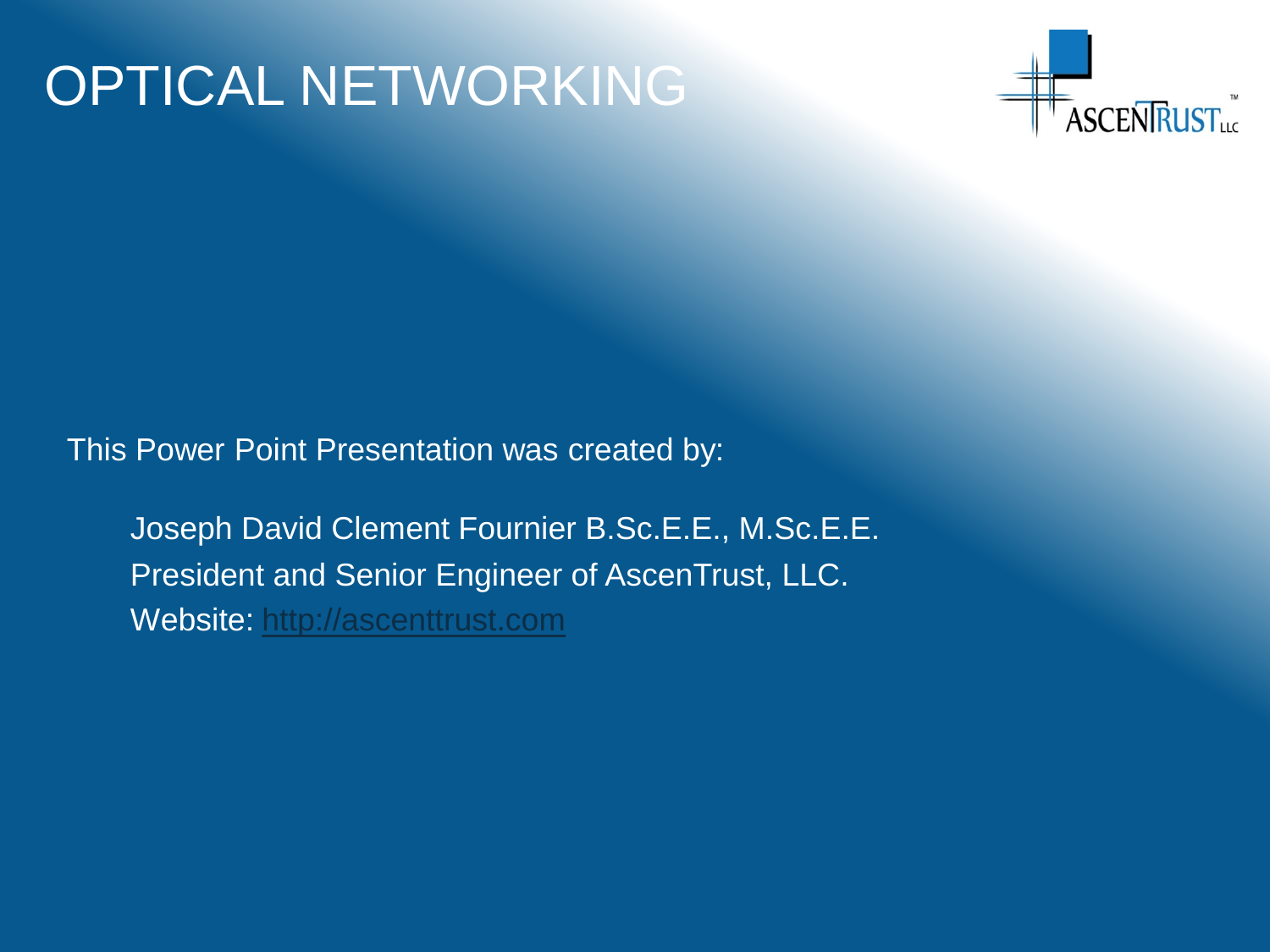# OPTICAL NETWORKING **OUTLINE**



- **❖** Introduction
- **\* First Generation Optical Networks** 
	- **\*** Fiber Distributed Data Interface (FDDI)
	- **\*** Synchronous Optical Network/Synchronous Digital Hierarchy (SONET/SDH)
- ◆ Second Generation Optical Networks
	- Wavelength Division Multiplexing (WDM)
	- **\*** Optical Networking Components
	- **\*** Wavelength Routing Networks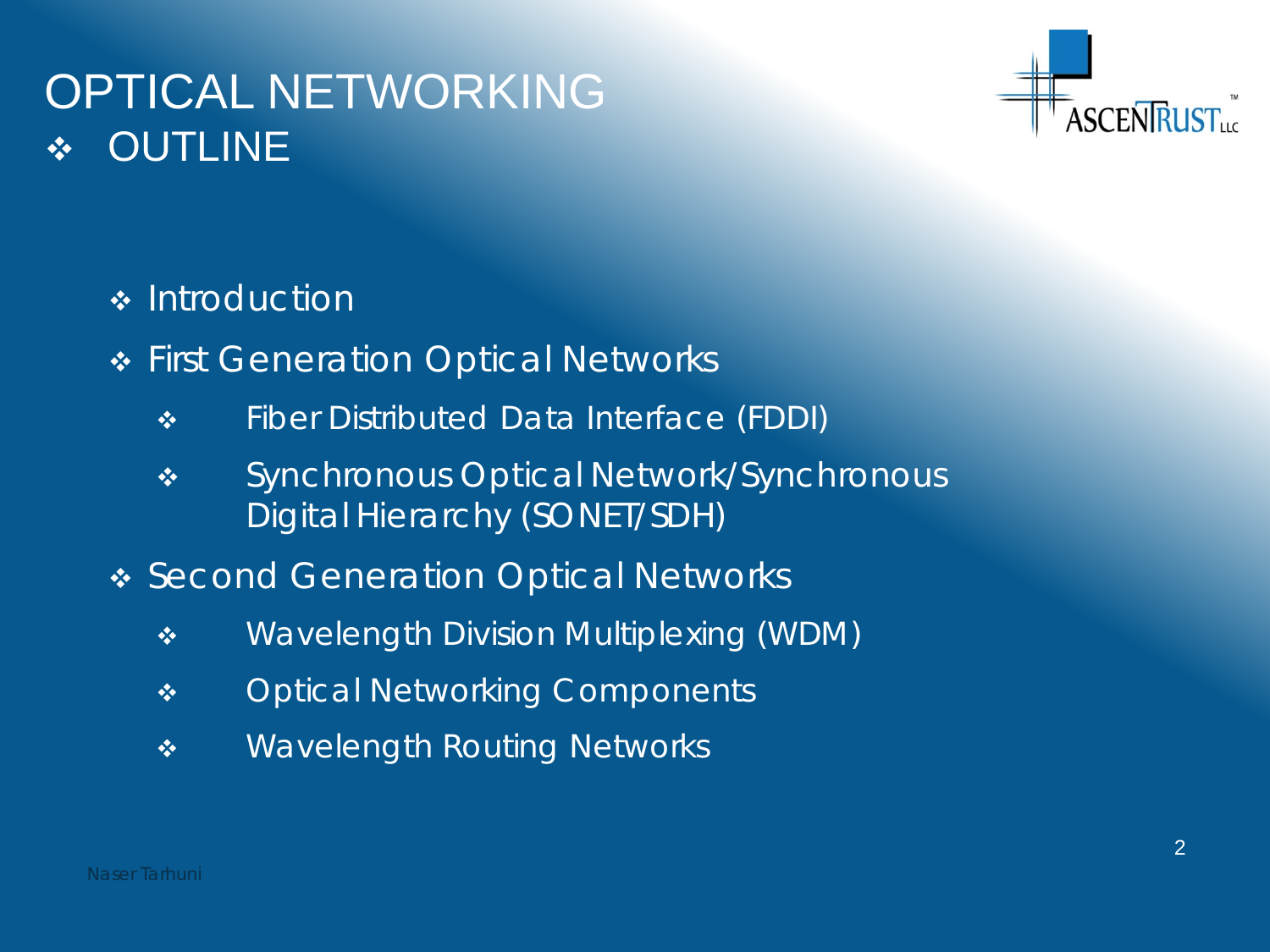# OPTICAL NETWORKING **OUTLINE**



- **❖** Introduction
- **\* First Generation Optical Networks** 
	- **\*** Fiber Distributed Data Interface (FDDI)
	- **\*** Synchronous Optical Network/Synchronous Digital Hierarchy (SONET/SDH)
- ◆ Second Generation Optical Networks
	- Wavelength Division Multiplexing (WDM)
	- **\*** Optical Networking Components
	- **\*** Wavelength Routing Networks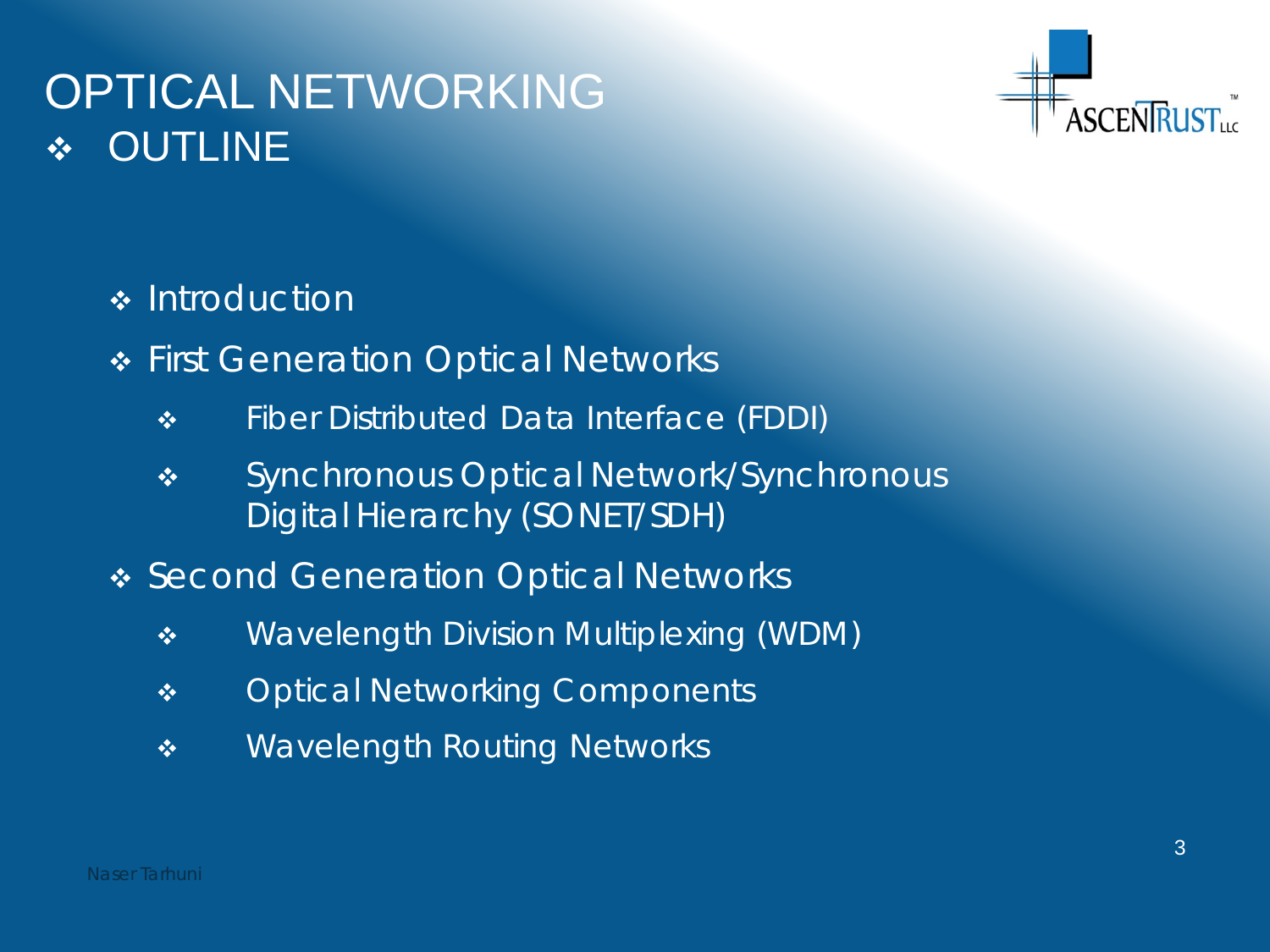# OPTICAL NETWORKING INTRODUCTION-ONE



### \* Advantages of Optical Transmission

- **\*** Large bandwidth permits high data transmission, which also supports the aggregation of voice, video, and data
- **\*** Technological improvements are occurring rapidly, often permitting increased capacity over existing optical fiber
- **\*** Immunity to electromagnetic interference reduces bit error rate and eliminates the need for shielding within or outside a building
- **Glass fiber has low attenuation, which permits extended** cable transmission distance
- **\*** Light as a transmission medium provides the ability for the use of optical fiber in dangerous environments
- Optical fiber is difficult to tap, thus providing a higher degree of security than possible with copper wire
- **\*** Light weight and small diameter of fiber permit high capacity through existing conduits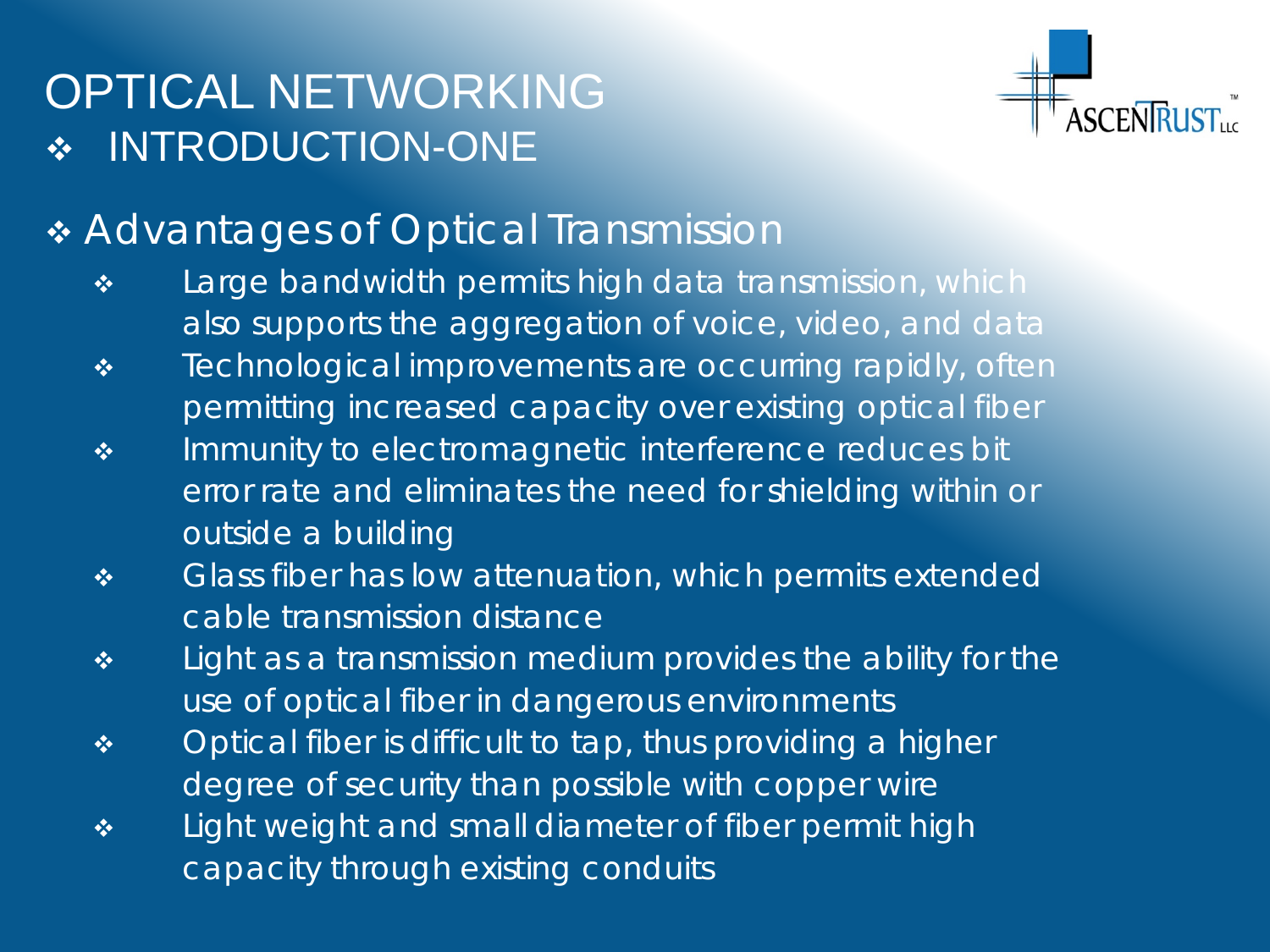# OPTICAL NETWORKING INTRODUCTION-TWO



### • Disadvantages of Optical Transmission

- Cable splicing:
	- Welding or fusing: you must clean each fiber end, then align and carefully fuse the ends using an electric arc.
		- $\triangle$  Time consuming
		- \*Least amount of signal loss between joined elements.
	- **\*** Gluing
		- Bonding material that matches the refractive index of the core of the fiber.
		- $\triangle$  Time consuming
		- **\*Higher loss of signal power than fusing.**
	- mechanical connectors
		- \* Considerably facilitate the joining of fibers,
		- More signal loss than do the other two methods
		- \* Can reduce the span of the fiber to a smaller distance.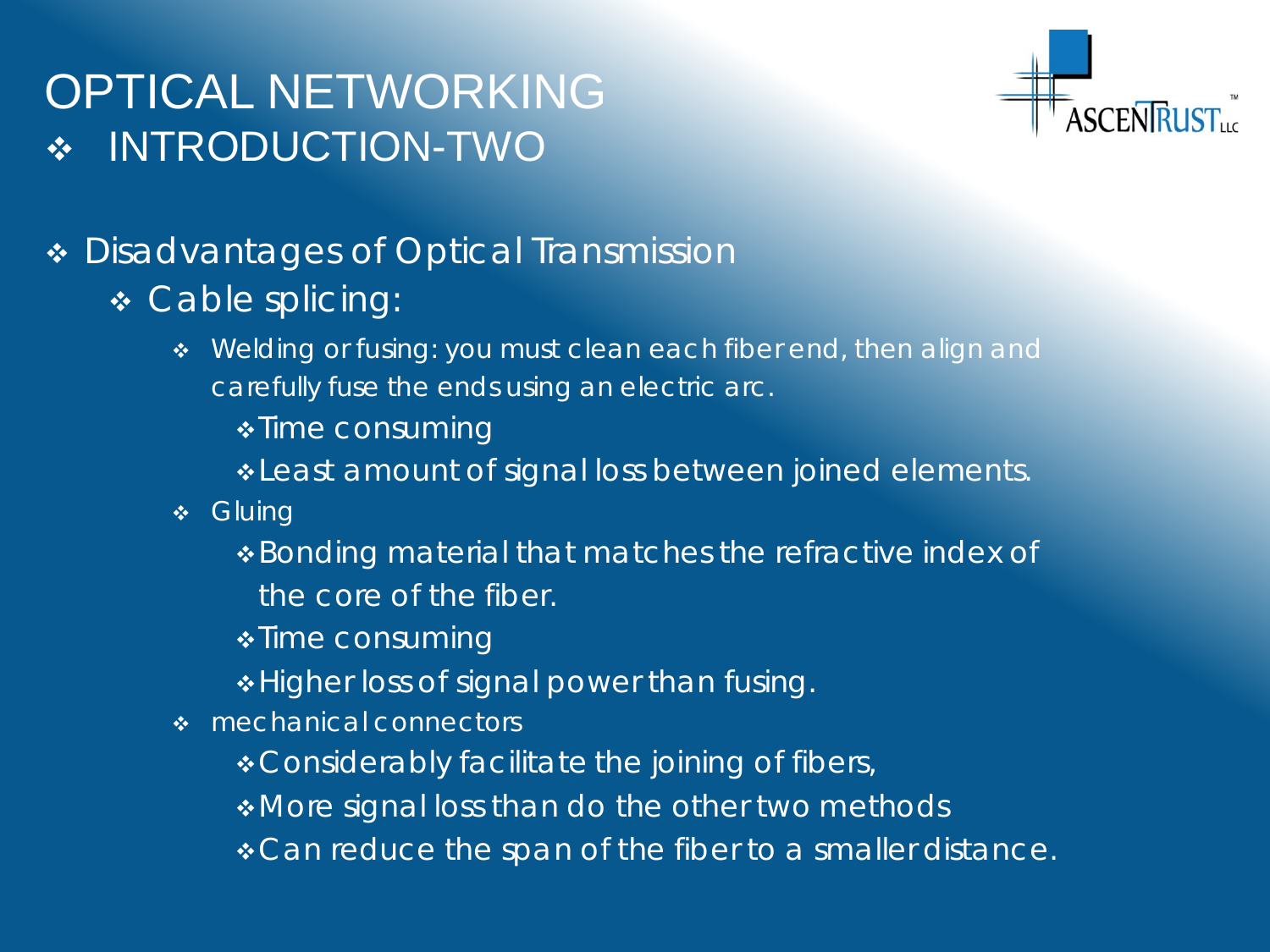# OPTICAL NETWORKING INTRODUCTION-THREE



◆ Schematic Outline of Optical Network

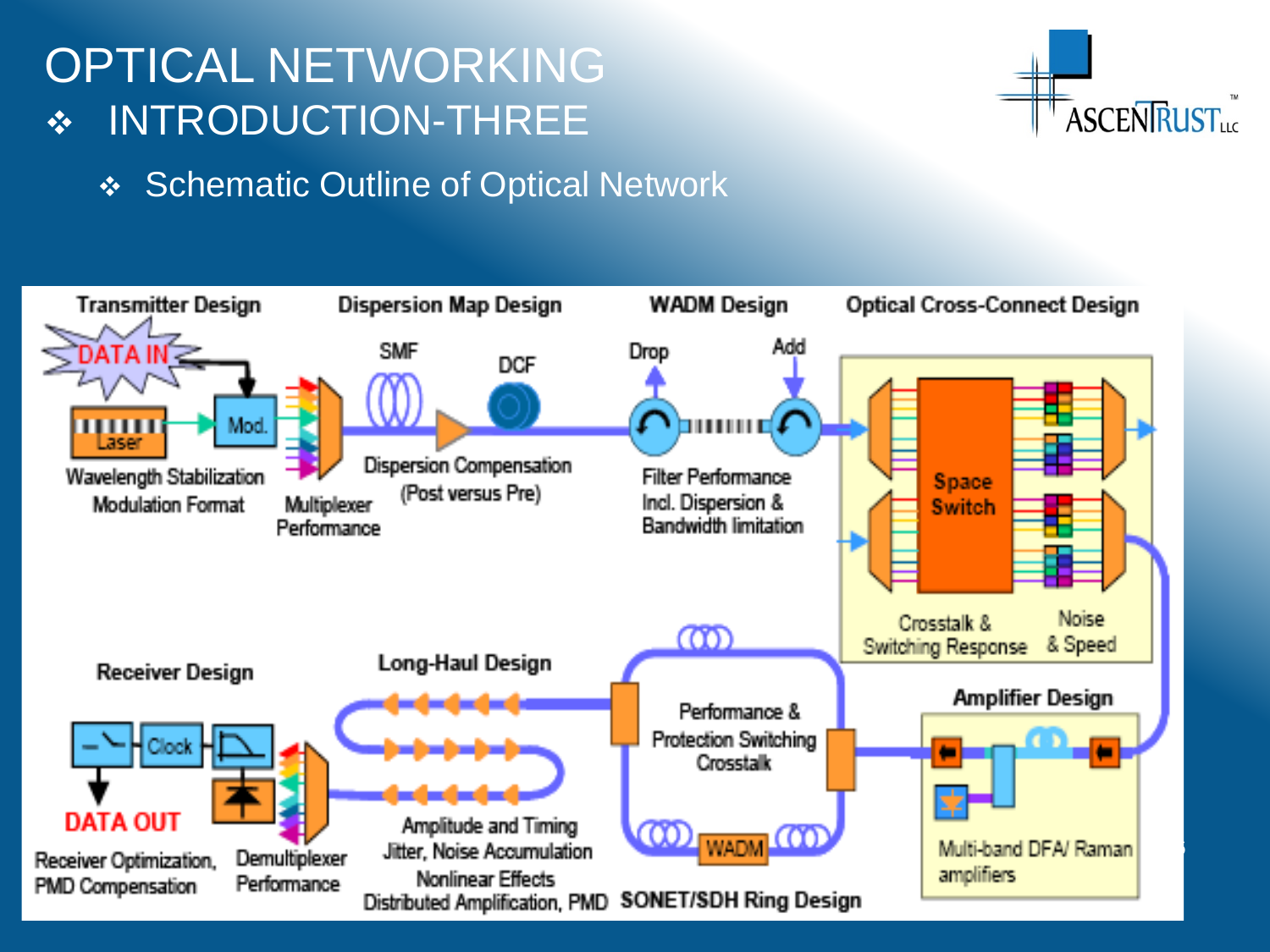

# OPTICAL NETWORKING FIRST GENERATION OPTICAL NETWORKS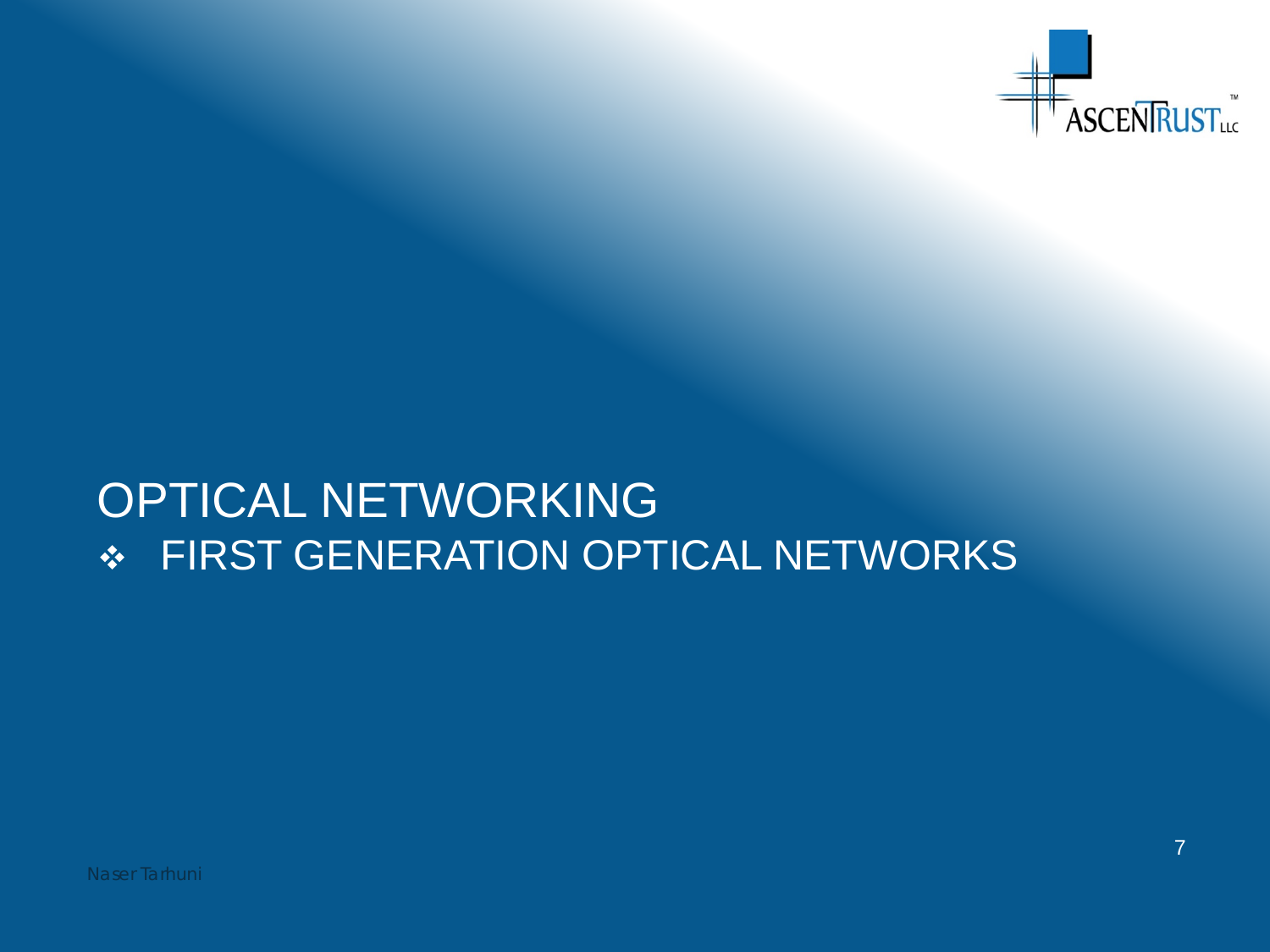## OPTICAL NETWORKING FIBER DISTRIBUTED DATA INTERFACE (FDDI)



- Dates back to the early 1980s
- **\* FDDI uses token-passing scheme**
- Uses two fiber pairs, each operating at 100 Mbits/s.
- Data rates approaching 90% of its 100 MB/s operating rate
- FDDI was, and in some locations still is, commonly used at the Internet Service Provider (ISP) peering points that provide interconnections between ISPs.
- \* Relatively expensive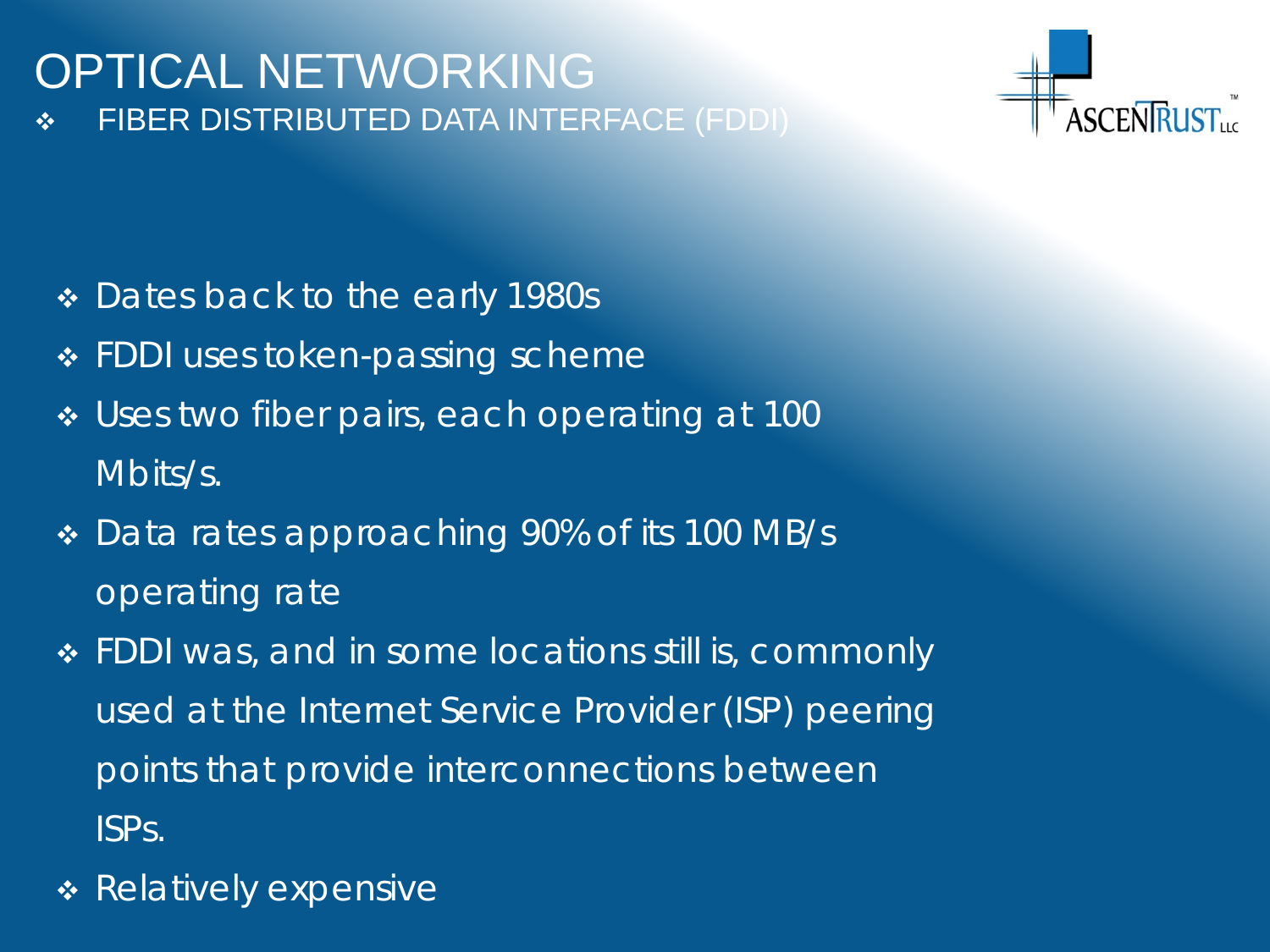## OPTICAL NETWORKING FIBER DISTRIBUTED DATA INTERFACE (FDDI)



- FDDI is defined as the two bottom layers of the seven-layer OSI reference model
- \* It provides a transport facility for higher-level protocols such as TCP/IP

| OSI Reference Model<br>Physical layer is subdivided into:<br>$\mathcal{C}_{\mathcal{A}}$ |              |        |                        |                                                                        |            |           |                                            |
|------------------------------------------------------------------------------------------|--------------|--------|------------------------|------------------------------------------------------------------------|------------|-----------|--------------------------------------------|
| 7                                                                                        | Application  | $\Box$ |                        | physical-medium-dependent (PMD)<br>sublayer defines the details of the |            |           |                                            |
| 6                                                                                        | Presentation |        | fiber-optic cable used |                                                                        |            |           | PHY layer<br>encoding/decoding<br>clocking |
| 5                                                                                        | Session      | $\Box$ |                        | the physical (PHY) layer specifies<br>encoding/decoding and clocking   |            |           |                                            |
| 4                                                                                        | Transport    |        |                        | operation                                                              |            | PDM layer |                                            |
| 3                                                                                        | Network      |        |                        | LAN Standards                                                          |            | Electrons |                                            |
| 2                                                                                        | Data Link    | FDDI   |                        |                                                                        |            | Photons   |                                            |
| 1                                                                                        | Physical     |        |                        | Ethernet                                                               | Token Ring |           |                                            |
|                                                                                          |              |        |                        |                                                                        |            |           | To fiber                                   |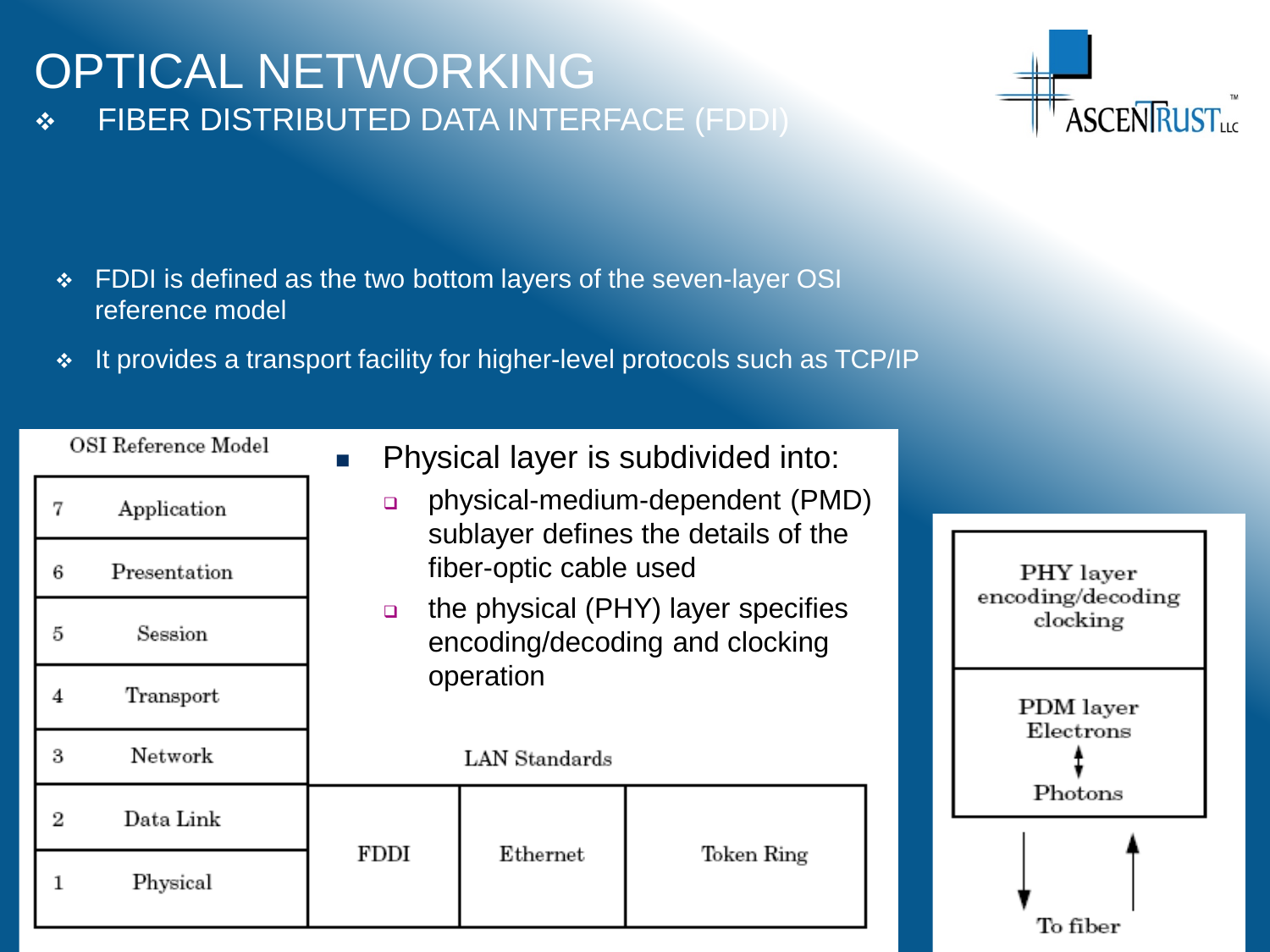## OPTICAL NETWORKING FDDI 4B/5B CODING



- The selection of the 4B/5B coding was based on the need to reduce the signaling level from 200 MHz to a 125-MHz rate (cost reduction)
- Each bit is encoded using non-returnto-zero-inversion (NRZI) transmission
- $\cdot$  Because 4 bits are encoded into 5 bits, this means there are 16, 4-bit patterns.
- Those patterns were selected to ensure that a transition is present at least twice for each 5-bit code.
	- DC balance: important for thresholding at receiver
	- For some input data sequences the worst case DC unbalance is 10%
- \* Because 5-bit codes are used, the remaining symbols provide special meanings or represent invalid symbols.
- $\div$  Special symbols
	- I symbol is used to exchange handshaking between neighboring stations,
	- J and K symbols are used to form the Start Delimiter for a packet,
		- which functions as an alert to a receiver that a packet is arriving.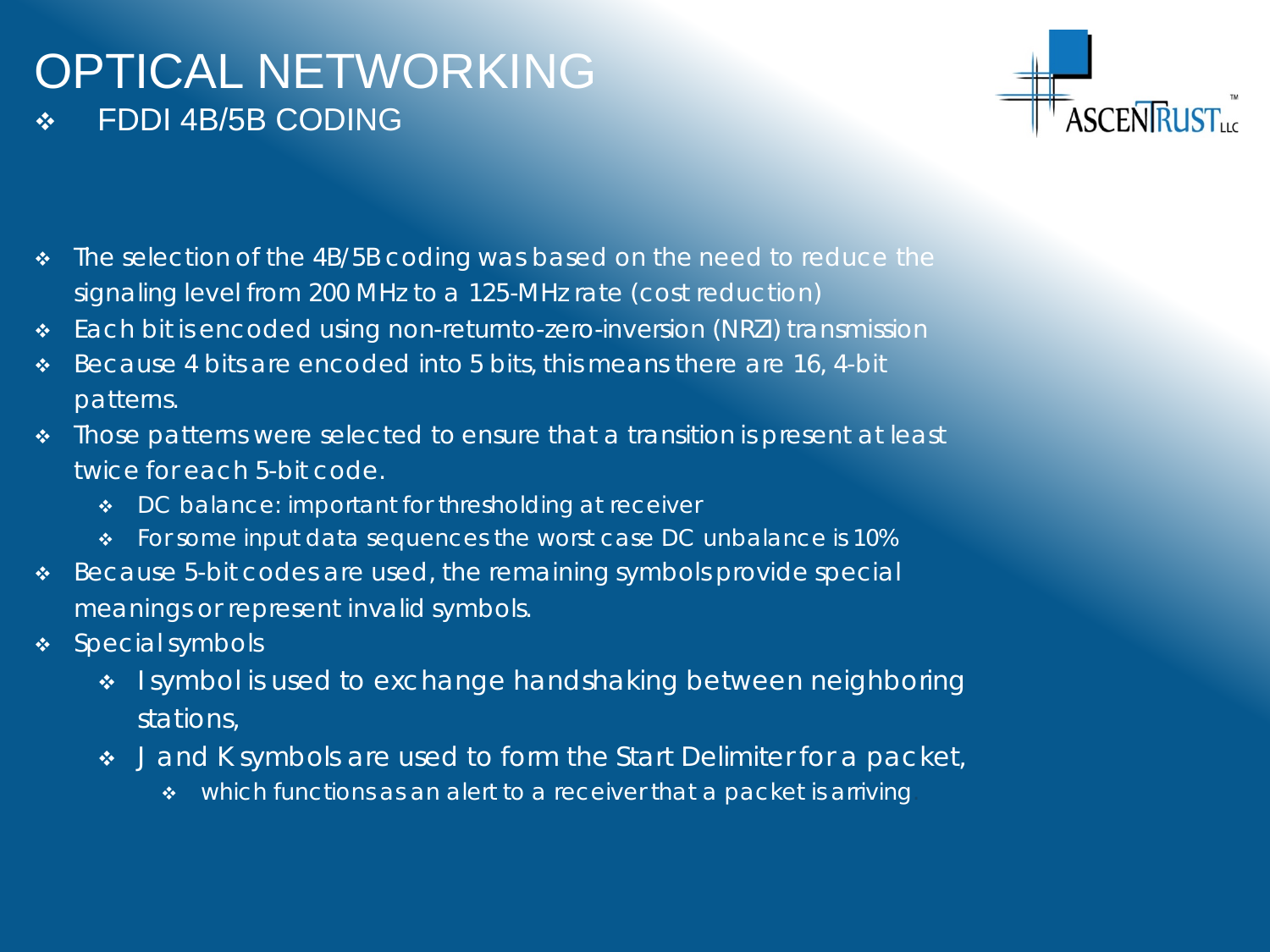## OPTICAL NETWORKING FDDI FIBER SPECIFICATIONS



#### **OPTICAL FIBER SUPPORT**

- FDDI can support **62.5/125**-, 50/125-, and 100/140-µm multimode fiber sizes. Maximum distance 2 Km.
- FDDI also supports the use of single-mode fiber,
- Long-distance transmission (up to 40 Km)
- FDDI single-mode fiber is commonly specified as 8/125, 9/125, and 10/125.

#### **OPTICAL TRANSMITTER**

- 850, 1300, and 1550 nm
- ◆ 850 and 1300 nm for multimode fiber
- ◆ 1300 and 1500 nm for single-mode fiber
- For single-mode fiber laser diodes must be used

#### **ATTENUATION**

- ◆ For multimode fiber
- PMD standard specifies a power budget of 11.0 dB
- Maximum cable attenuation is 1.5 dB/km at 1300 nm.
- **❖** single-mode fiber
- power budget extends from 10 to 32 dB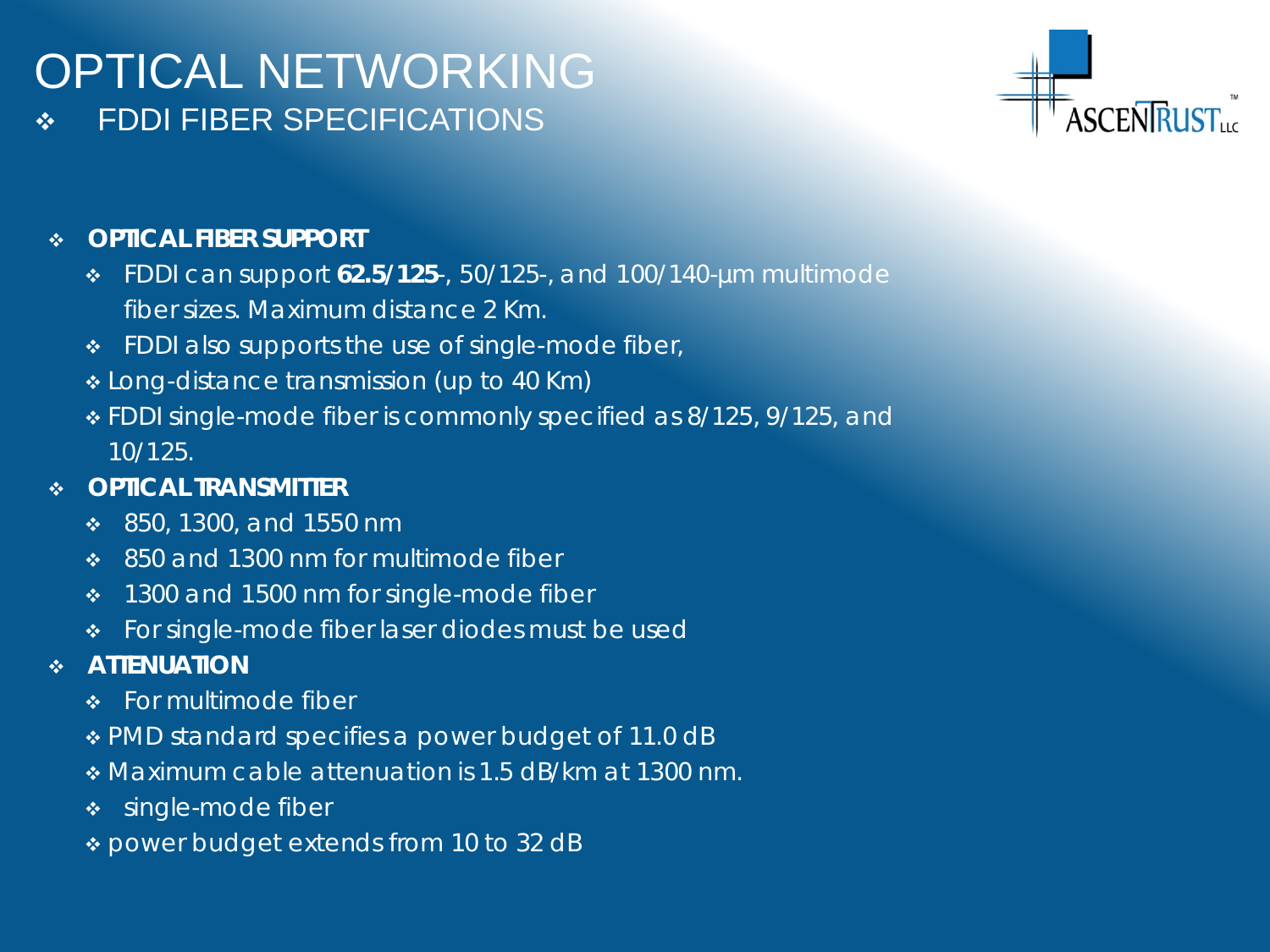## OPTICAL NETWORKING **\*** FDDI RING STRUCTURE





- ❖ FDDI backbone consists of two separate fiber-optic rings,
	- *primary ring:* active
	- *secondary ring:* "on hold,"
- **❖** Station Types
	- Class A:dual-attachment stations, Class B: singleattachment station.

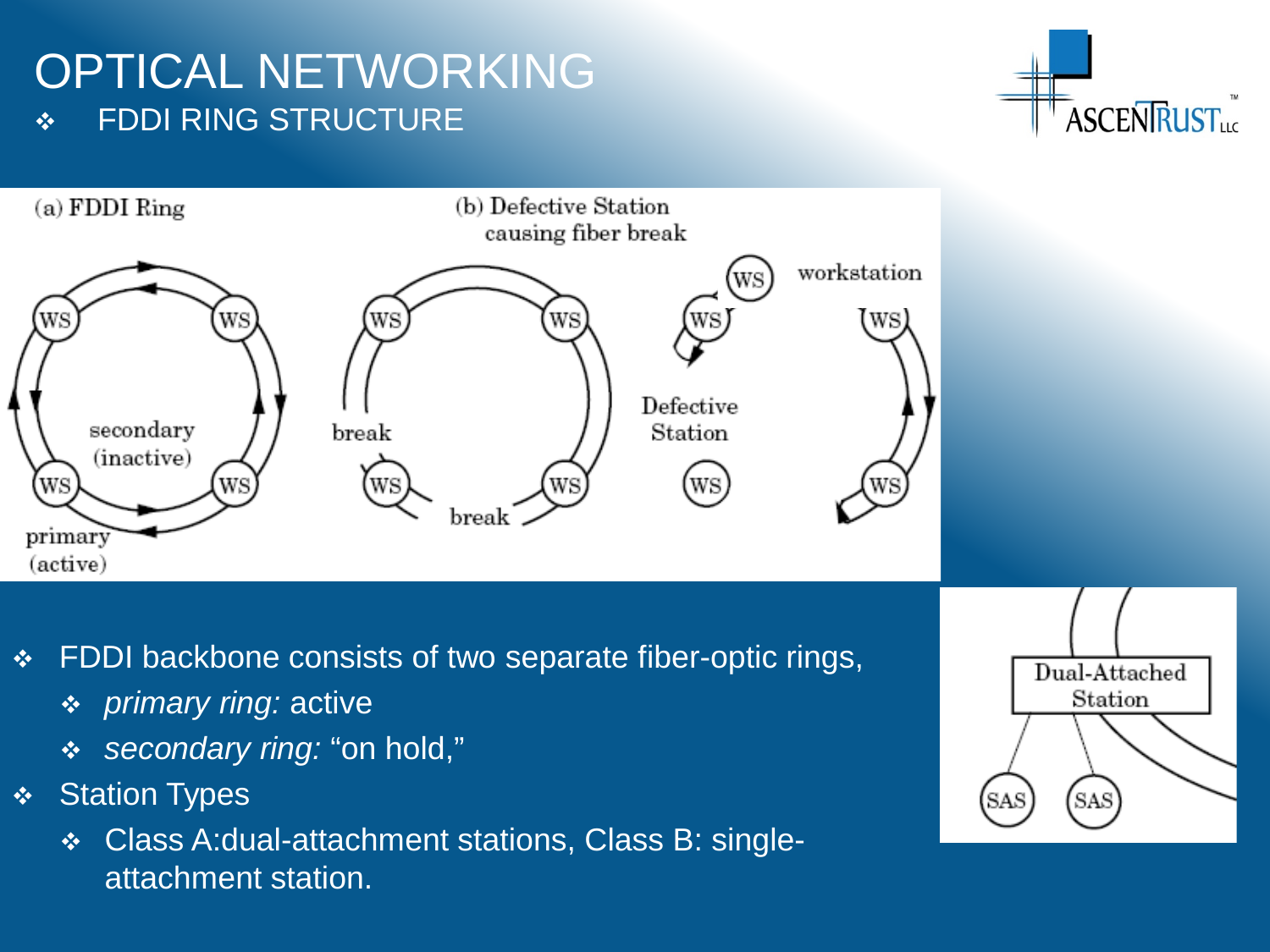#### OPTICAL NETWORKING SONET/SDH(1)

DESIGN IDEAS OF SONET

- **S**ynchronous **O**ptical **NET**work
- Designed for *optical* transport (high bitrate)
- **Direct** mapping of lower levels into higher ones
- Carry all PDH types in **one** universal hierarchy
	- ITU version = **S**ynchronous **D**igital **H**ierarchy
	- **↑ different terminology but interoperable**
- ◆ Overhead doesn't increase with rate
- ◆ OAM designed-in from beginning

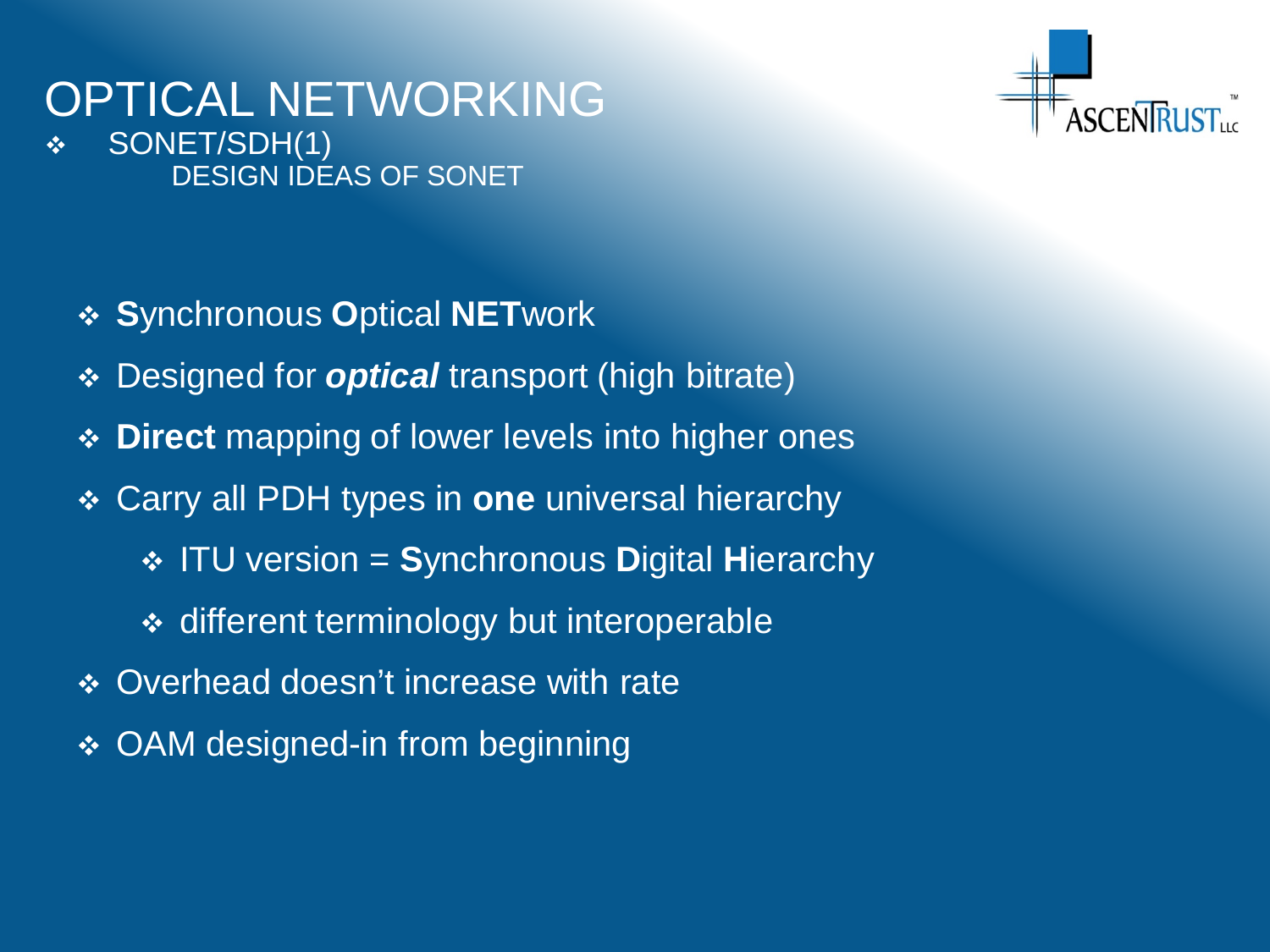#### OPTICAL NETWORKING SONET/SDH(1) **STANDERDIZATION**

The original Bellcore proposal:

- $\blacktriangleright$  hierarchy of signals, all multiple of basic rate (50.688)
- basic rate about 50 Mbps to carry DS3 payload
- $\blacktriangleright$  bit-oriented mux
- ▶ mechanisms to carry DS1, DS2, DS3

Many other proposals were merged into 1987 draft document (rate 49.920)

In summer of 1986 CCITT express interest in cooperation

- ▶ needed a rate of about 150 Mbps to carry E4
- ▶ wanted byte oriented mux

Initial compromise attempt

- $\blacktriangleright$  byte mux
- US wanted 13 rows  $*$  180 columns
- ► CEPT wanted 9 rows  $*$  270 columns

Compromise!

- ▶ US would use basic rate of 51.84 Mbps, 9 rows \* 90 columns
- ▶ CEPT would use three times that rate 155.52 Mbps, 9 rows \* 270 columns

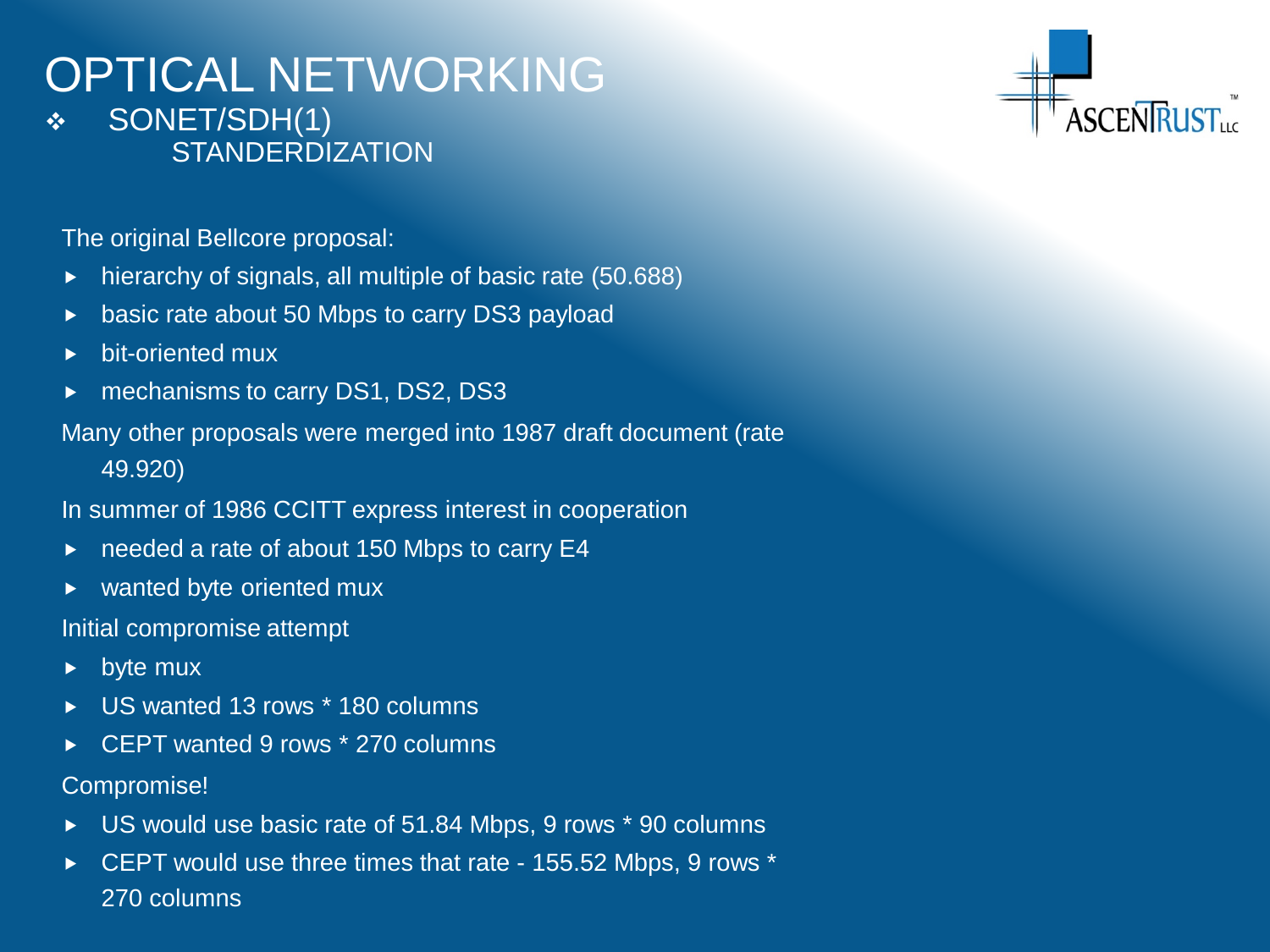## OPTICAL NETWORKING SONET/SDH(1)



- Current transmission and multiplexing standard for high speed signals
	- North America: Synchronous Optical Network (SONET)
	- **Europe, Japan and rest of the world: Synchronous Digitall** Hierarchy (SDH)
- Prior to SONET and SDH: Plesiochronous Digital Hierarchy (PDH)
	- $\div$  4KHz sampled at 8KHz quantized at 8 bits per sample  $\rightarrow$ 64kb/s

#### Transmission rates for PDH

| Level |                 | North America [Mb/s] |                | Europe [Mb/s] | Japan [Mb/s] |
|-------|-----------------|----------------------|----------------|---------------|--------------|
|       | DS <sub>0</sub> | 0.064                |                | 0.064         | 0.064        |
|       | <b>DS1/T1</b>   | 1.544                | E1             | 2.048         | 1.544        |
|       | <b>DS2/T2</b>   | 6.312                | E2             | 8.448         | 6.312        |
| 3     | <b>DS3/T3</b>   | 44.736               | E <sub>3</sub> | 34.368        | 32.064       |
|       |                 | 139.264              | <b>E4</b>      | 139.264       | 97.728       |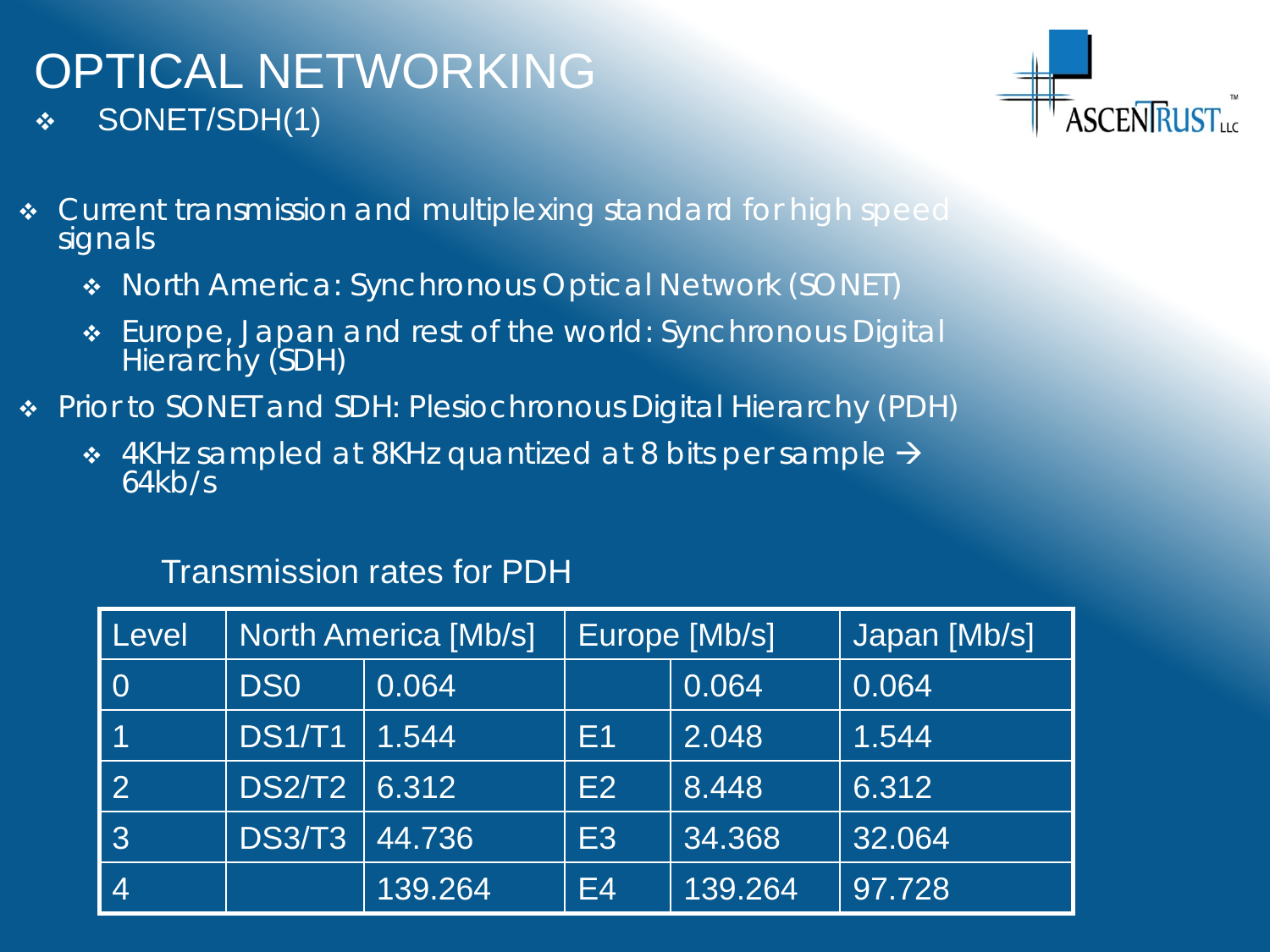## OPTICAL NETWORKING SONET/SDH(2)



- **❖ PDH versus SONET/SDH** 
	- **\*** Multiplexing
		- PDH: Difficult to pick low bit rate stream from high bit rate stream
		- In PDH, clocks of lower bit streams are not perfectly synchronous
			- \* Higher rates are not integral multiples of 64Kb/s
				- Bit stuffing needed
				- Mulltiplexers and Demultiplexers complicated
		- $\cdot$  In SONET/SDH a master clock is used  $\rightarrow$  MUX and DEMUX much easier
	- **Management** 
		- Unlike PDH, SONET/SDH standards are rich of management and traffic performance monitoring information
	- $\triangleleft$  Interoperability
		- SONET/SDH define standard optical interfaces
		- PDH: different vendors define different line coding, optical interfaces,...
	- **\*** Networking
		- SONET/SDH: Service restoration time is less than 60 ms
		- PDH: restoration time is several seconds to minutes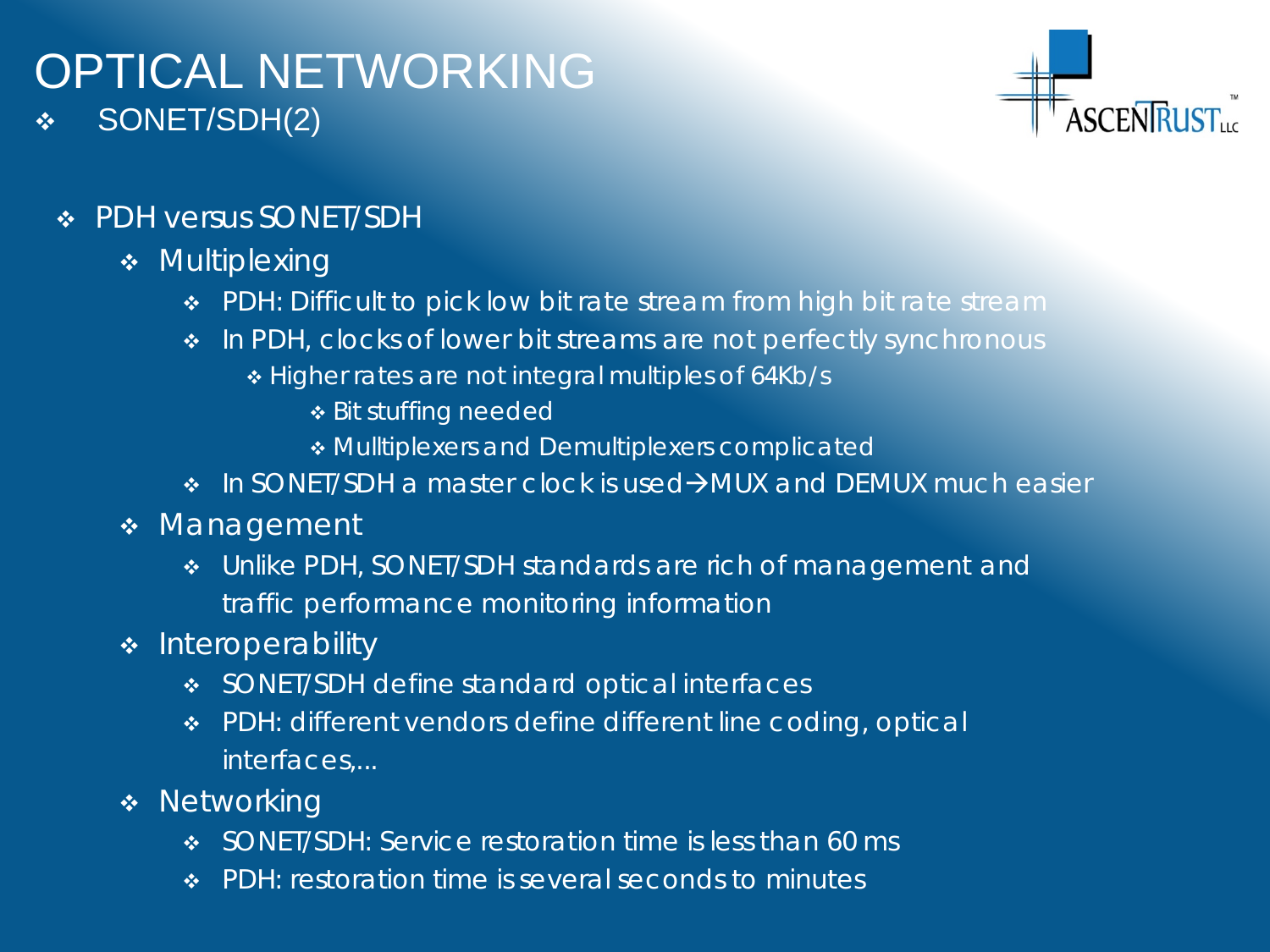## OPTICAL NETWORKING SONET/SDH(3)



#### **❖ SONET/SDH**

- Lower speed PDH is mapped into *synchronous payload envelope* (SPE), or *synchronous container* in SDH
- \* Path overhead bytes are added to the SPE
	- Path overhead unchanged during transmission
	- \* Allows PDH monitoring end-to-end
- SPE+path overhead = *virtual tributary* VT (*container* in SDH)
- VT may be placed at different points within a frame (125 *µ*s)
- Many small VTs can be multiplexed into a larger VT (see next slide)
- The overhead of each VT includes a pointer to smaller VTs multiplexed into the payload of the larger VT
- This hierarchical structure simplifies extraction of low speed stream from high speed stream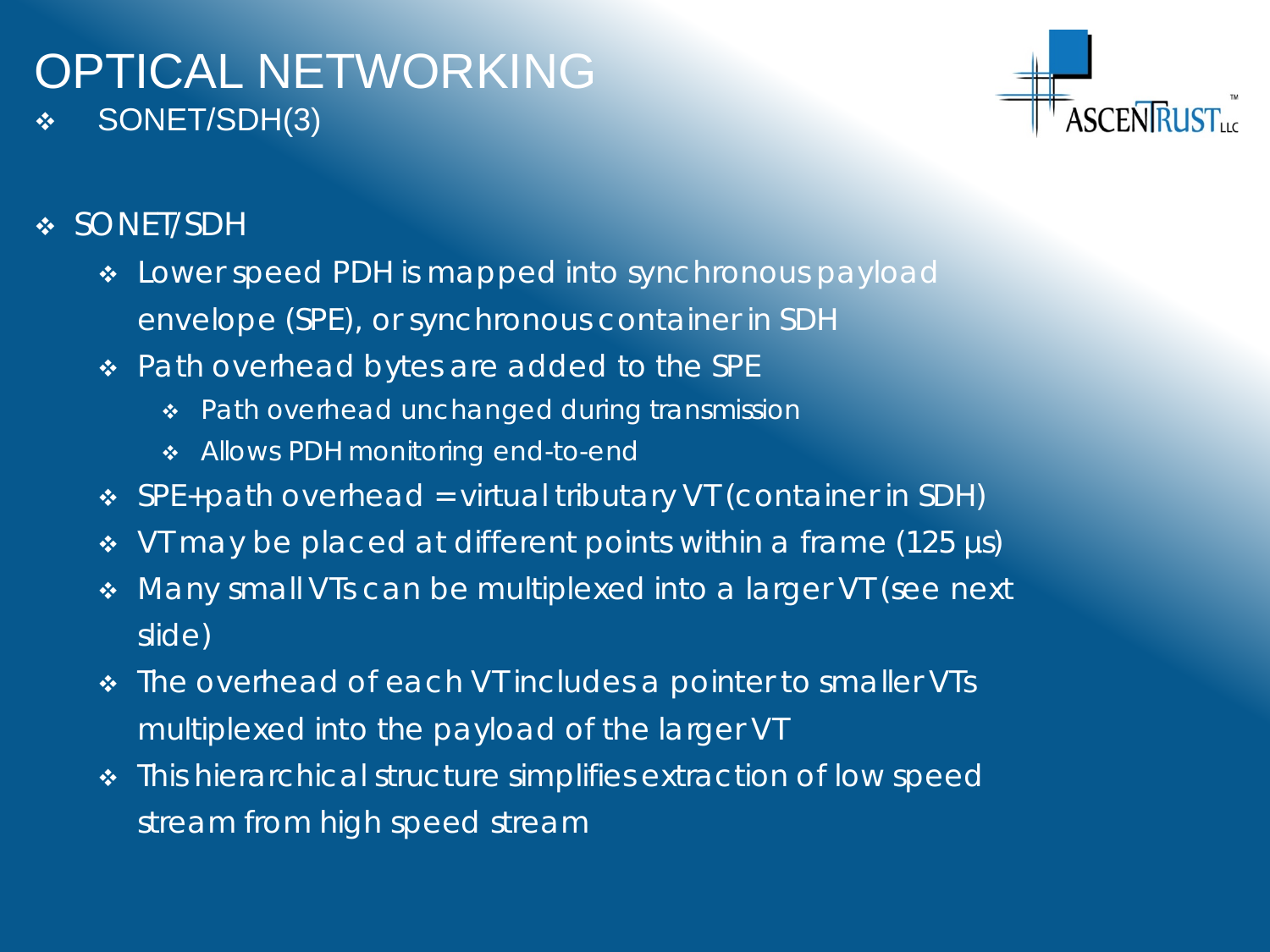## OPTICAL NETWORKING  $\div$  SONET/SDH(4)



Hierarchical multiplexing structure employed in SONET and SDH



- In SONET: VTs with four sizes
	- $\cdot$  VT1.5, VT2, VT3, VT6 that carry 1.5, 2, 3, 6 Mb/s PDH streams
	- $\cdot$  VT group = 4 VT1.5s or 3 VT2s or 2 VT3s or a single VT6
	- $\div$  Basic SONET SPE (STS-1) = 7 VT groups = 51.84 Mb/s
	- STS-*N* = *N* × STS-1 (byte interleaved) *STS = Synchronous Transport Signal*
	- STM*-1 = synchronous Transport Module* = 155 MB/s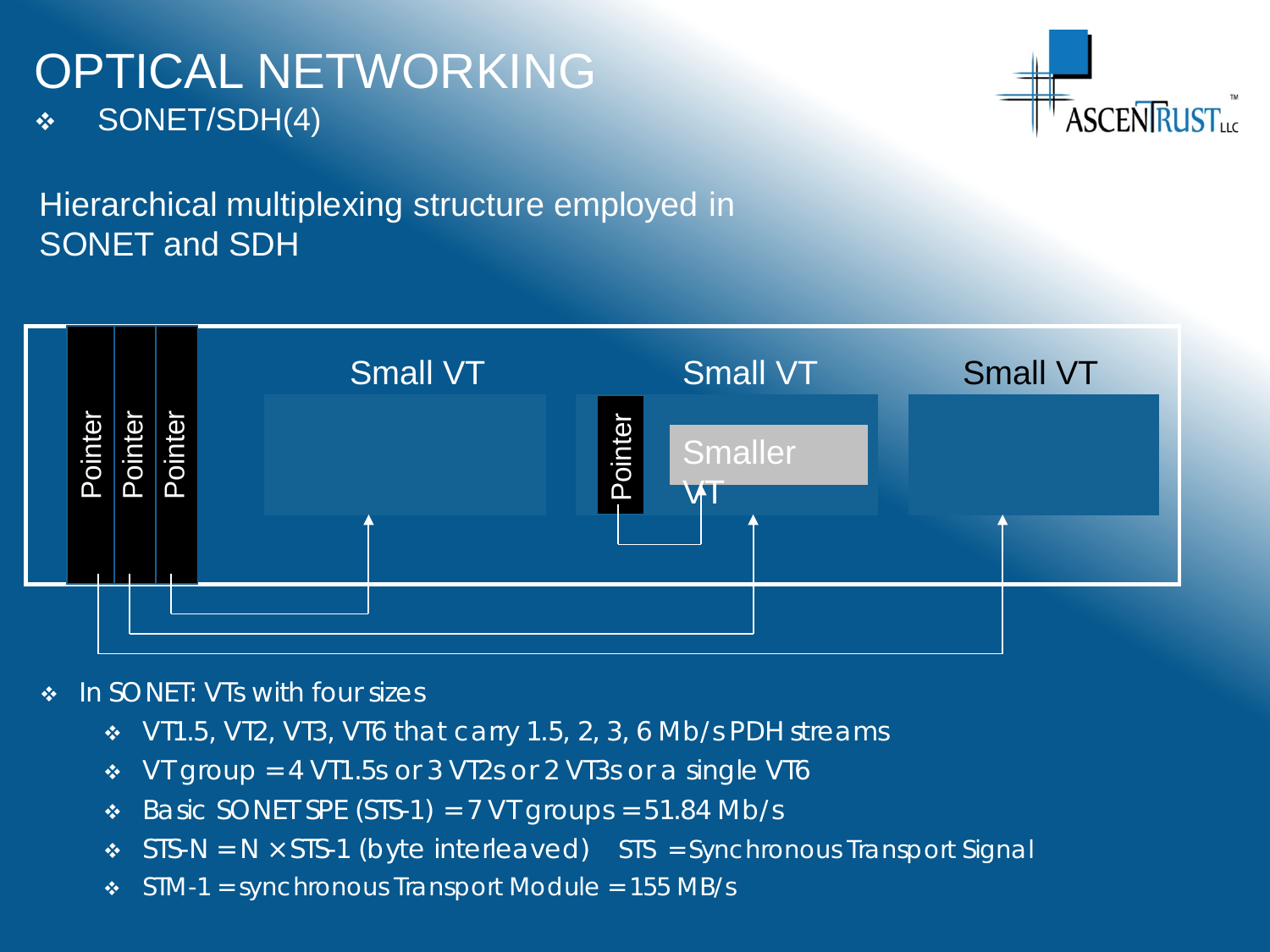## OPTICAL NETWORKING SONET/SDH(5)



#### OC for Optical Carrier

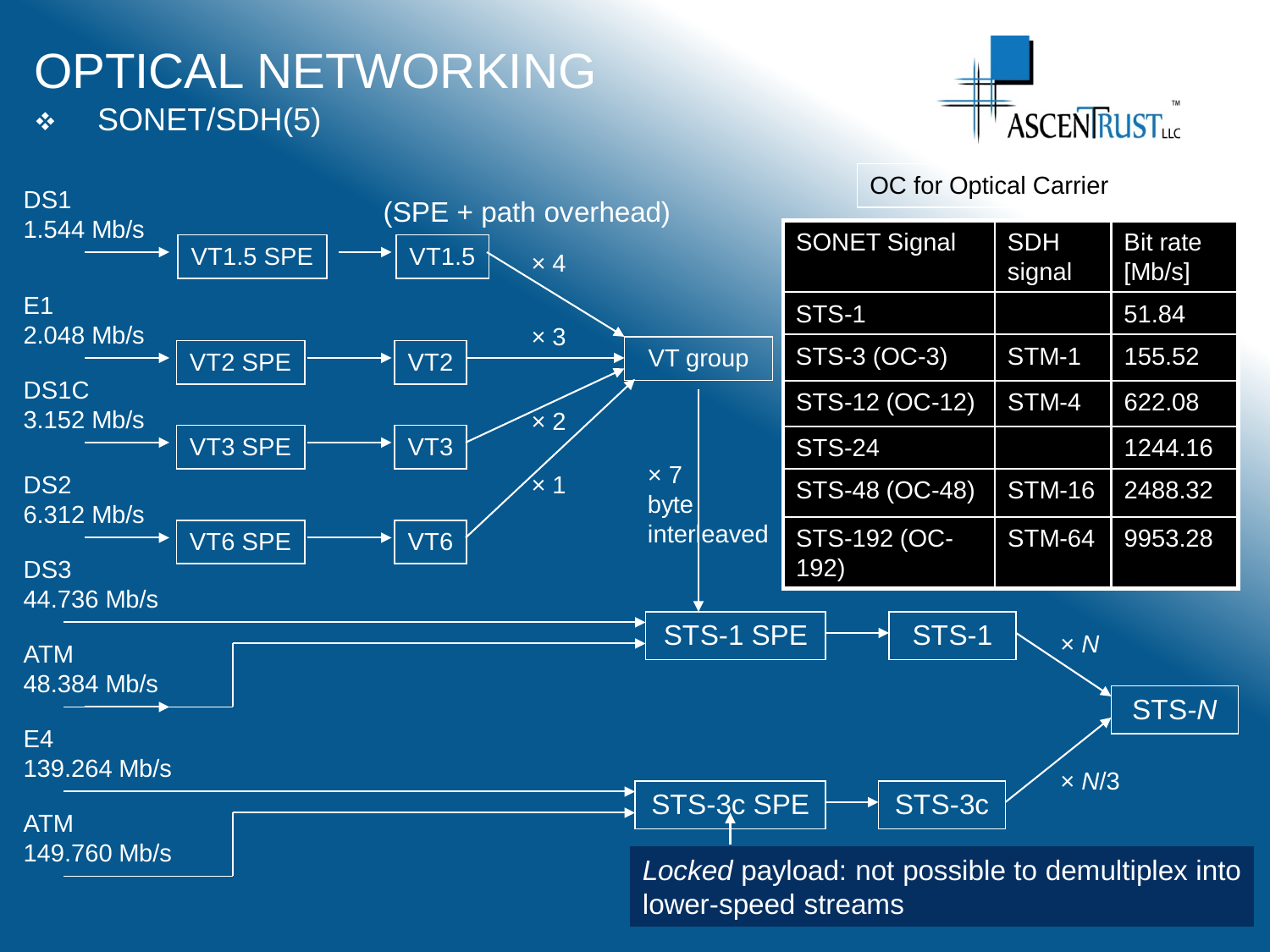## OPTICAL NETWORKING SONET/SDH(6)



## ◆ SONET/SDH network configurations

- **\*** Point-to-point
	- Node at ends
		- Terminal Multiplexers (TM)
		- Line Terminating Equipment (LTE)
- **❖** Linear
	- \* Inserting add/drop multiplexers (ADM) between TM in point-to point-links.
	- Allows insertion or extraction of smaller traffic at mid-points
- $\triangleleft$  Rings
	- ADM with added function of protection: High level of availability
	- ◆ Unidirectional path-switched rings (UPSRs)
	- ◆ Bidirectional line-switched rings (BLSRs)
		- \* Two fibers BLSR/2, four fibers BLSR/4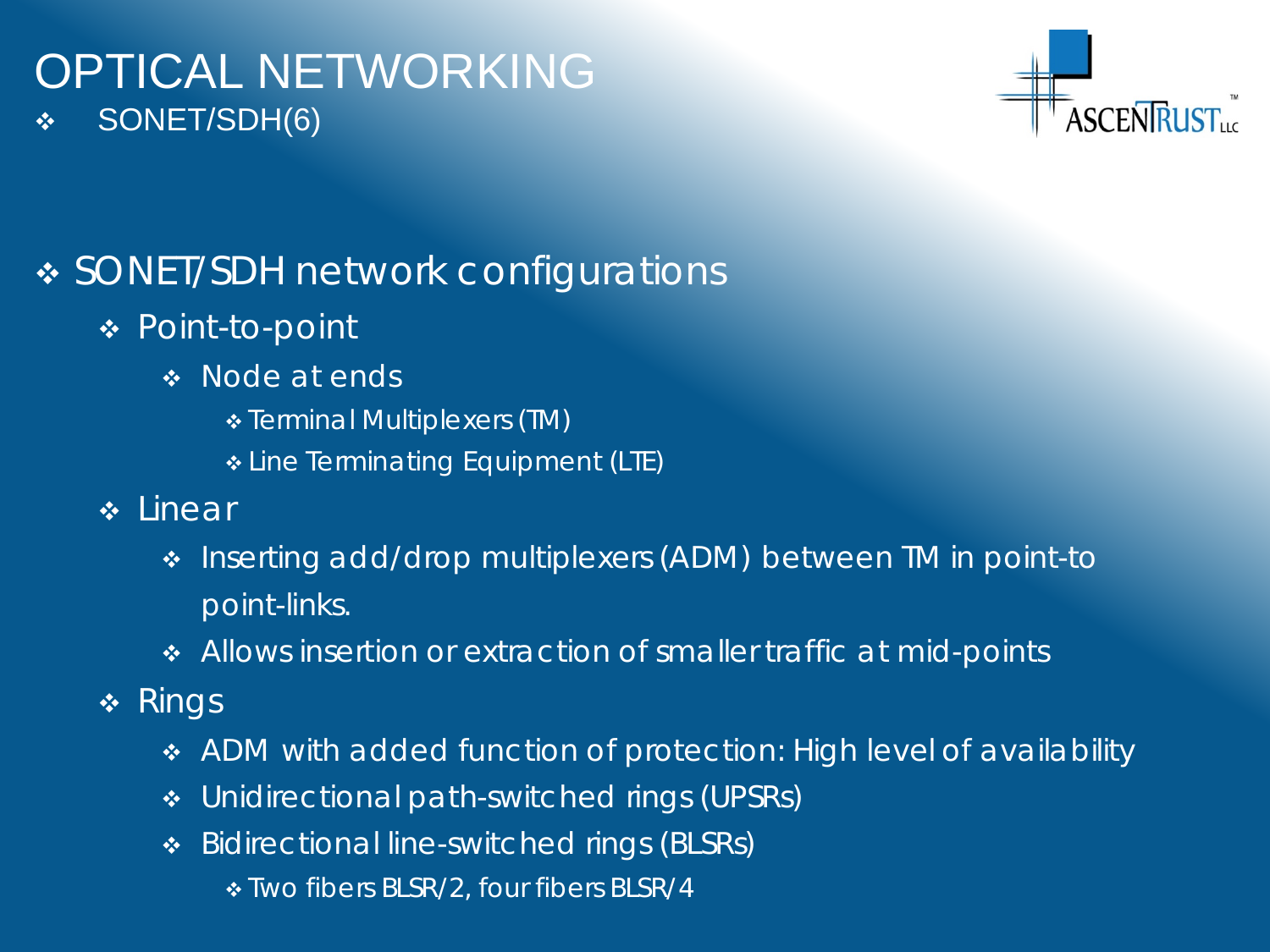## OPTICAL NETWORKING SONET/SDH(7)



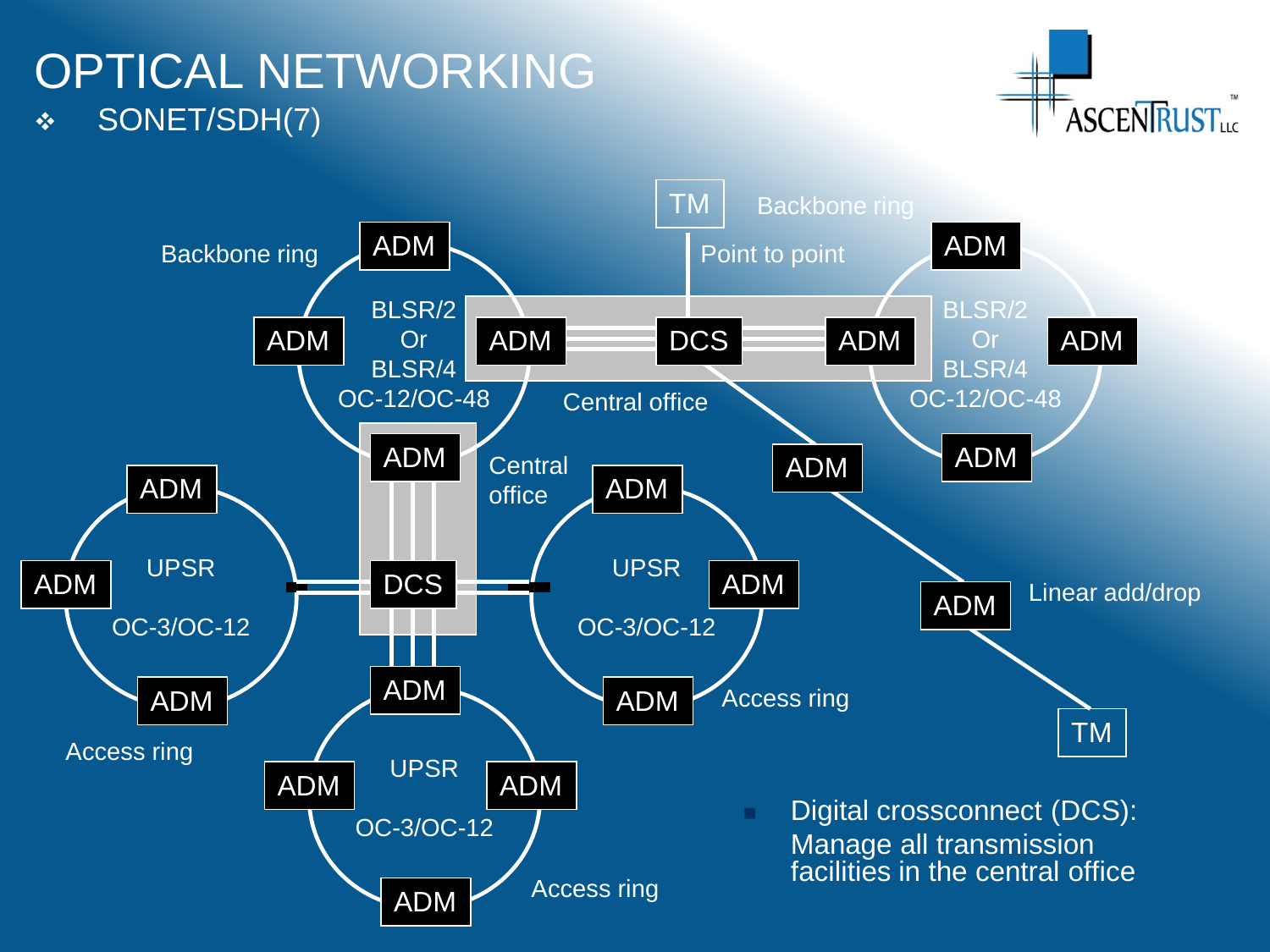#### OPTICAL NETWORKING SONET/SDH(8) SONET/SDH LAYERS(1)



- ◆ Path layer: End-to-end connections
- **\*** Line layer:
	- Multiplexes a numer of path-layer connection into a single link
	- \* Responsible for protection switching
- ◆ Section layer: Links consist of sections
	- Present at each regenerator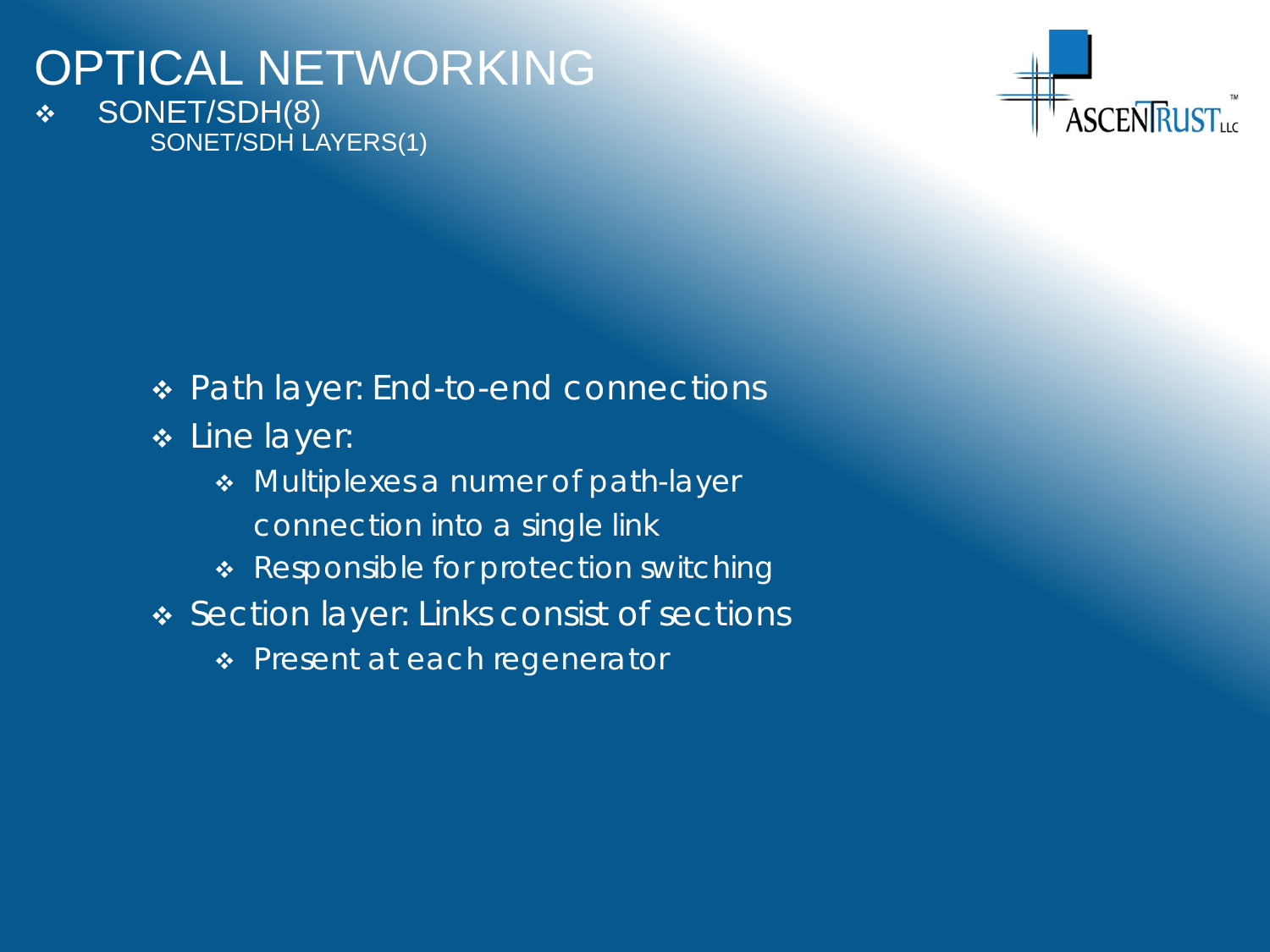#### OPTICAL NETWORKING SONET/SDH(8) SONET/SDH LAYERS(2)



- ◆ SONET was designed with definite layering concepts
- $\div$  Physical layer optical fiber (linear or ring)
	- $\div$  when exceed fiber reach regenerators
	- $\cdot$  regenerators are not mere amplifiers,
	- $\div$  regenerators use their own overhead
	- fiber between regenerators called section (regenerator section)
- Line layer link between SONET muxes (**A**dd/**D**rop **M**ultiplexers)
	- input and output at this level are **V**irtual **T**ributaries (**VC**s)
	- $\div$  actually 2 layers
		- lower order VC (for low bitrate payloads)
		- higher order VC (for high bitrate payloads)
- $\div$  Path layer end-to-end path of client data (tributaries)
	- $\div$  client data (payload) may be
		- ❖ PDH
		- ATM
		- $\div$  packet data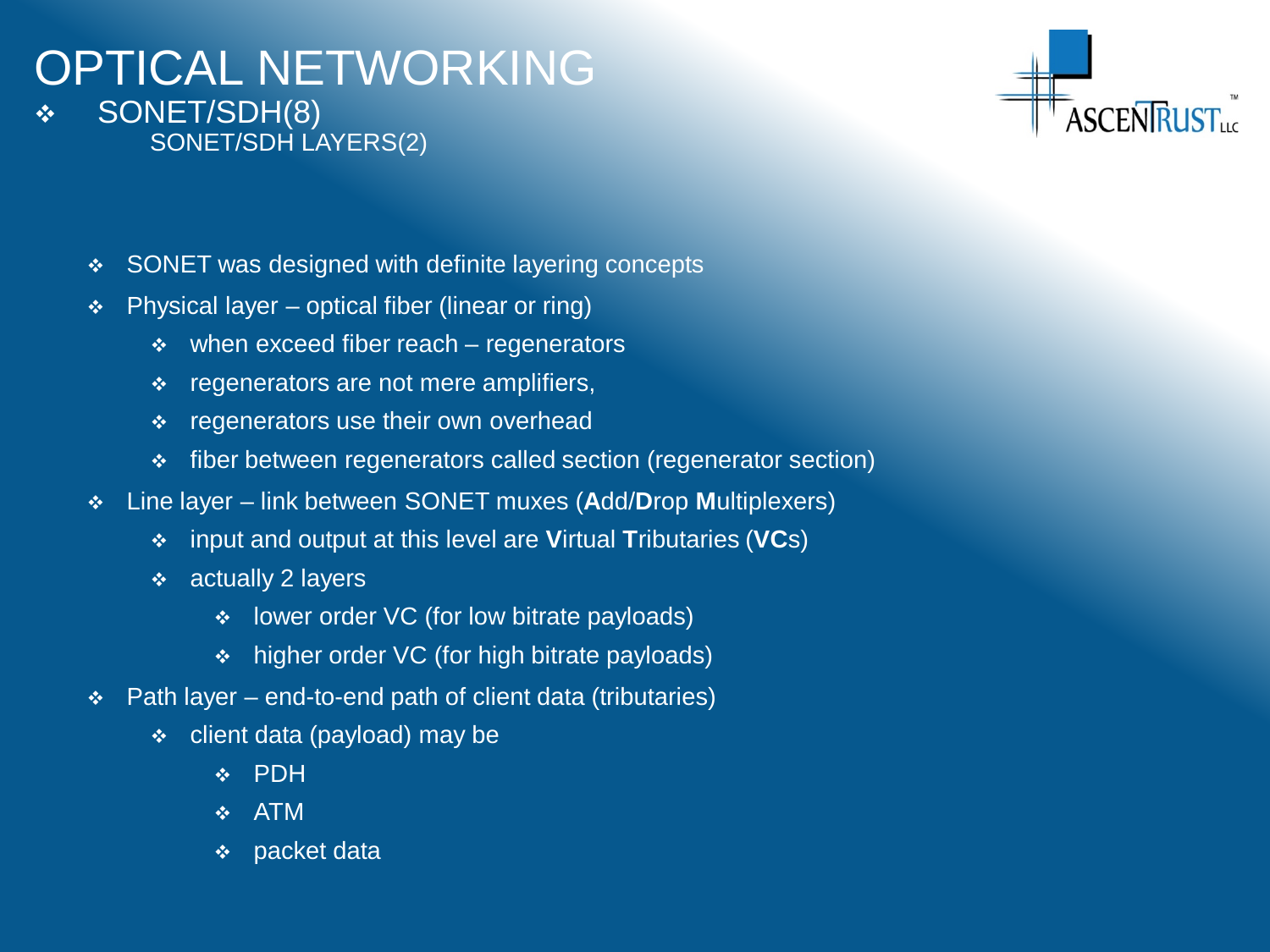#### OPTICAL NETWORKING SONET/SDH(9) SONET/SDH LAYERS(3)





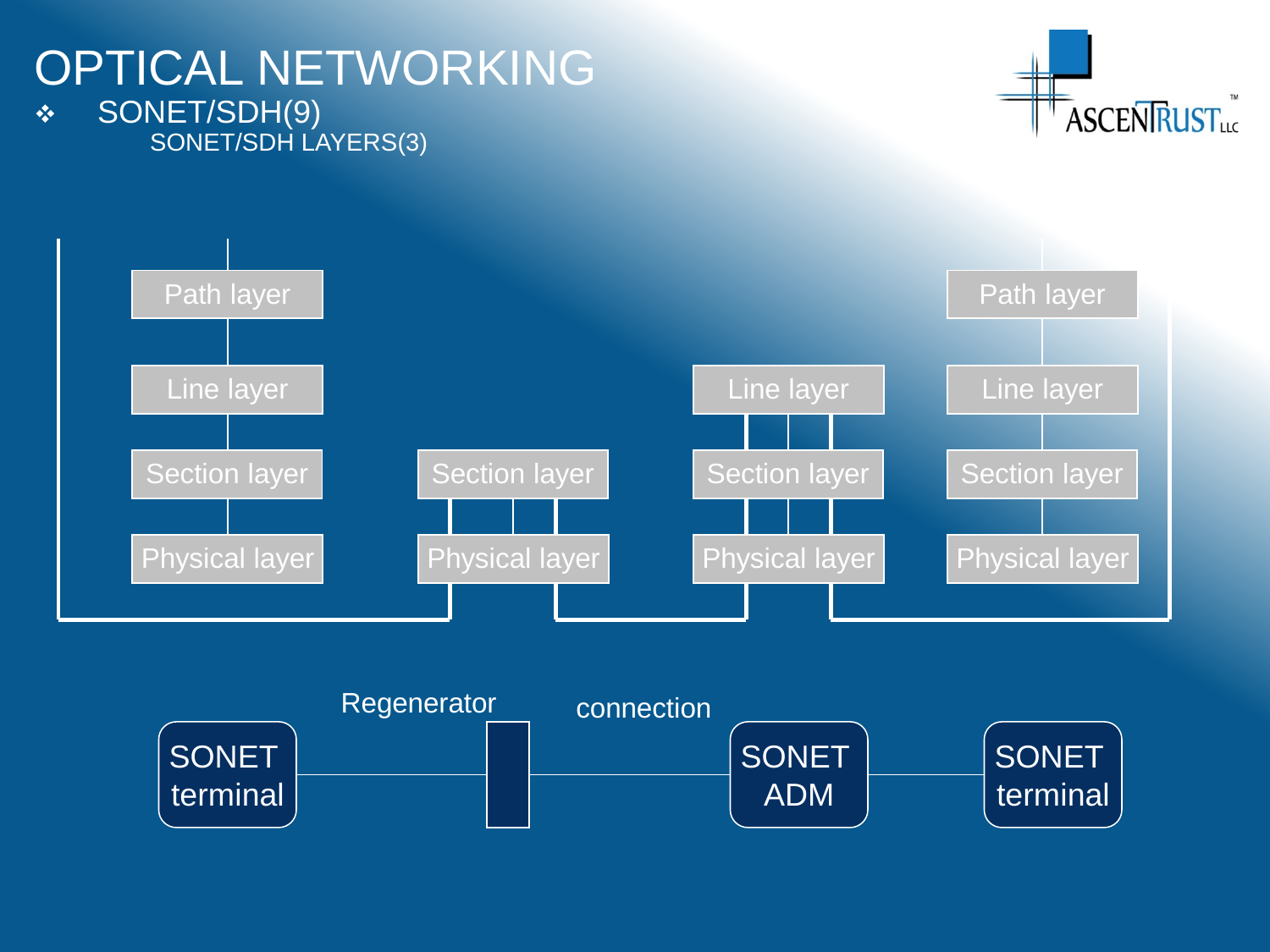# OPTICAL NETWORKING

 SONET/SDH(10) SELF-HEALING SONET/SDH RING(ONE)

- ◆ Causes for a ring to go down:
	- Failure of a fiber link:
		- ◆ Fiber is accidentally cutoff
		- The transmission or receiver equipment on the fiber link fail.
		- SONET/SDH device fails (rare)
- Services automatically restored: using the *automatic protection switching (APS)* protocol.
	- The time to restore the services has to be less than 60 msec.
- **\*** Link protection:
	- *Dedicated 1* + *1,* 
		- The two devices are connected with two different fibers.
		- The SONET/SDH signal is split and simultaneously transmitted over both fibers.
		- The destination selects the best of the two signals based on their quality.
		- The working and protection fibers have to be *diversely routed*

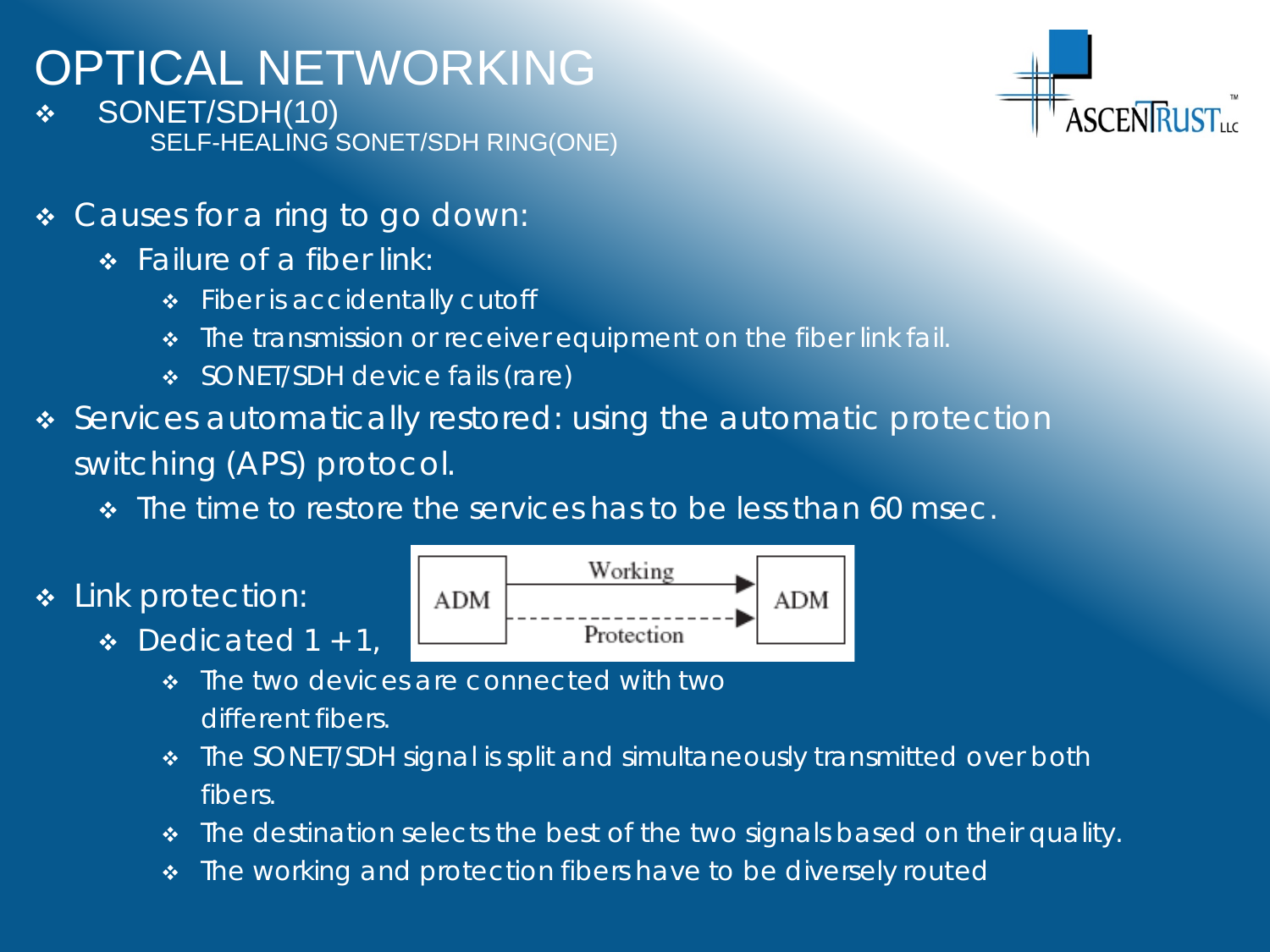#### OPTICAL NETWORKING SONET/SDH(11) SELF-HEALING SONET/SDH RING(TWO)



- **Example 2** Link protection:
	- $\div$  1:1 scheme,
		- Two diversely routed fibers: a *working fiber* and a *protection fiber*.
		- $\div$  The signal is transmitted over the working fiber.
		- $\cdot$  If this fiber fails, then the source and destination both switch to the protection fiber.
	- The 1:*N* scheme
		- Generalization of the 1:1 scheme,
		- *N* working fibers are protected by a single protection fiber.
		- Only one working fiber can be protected at any time.
		- Once a working fiber has been repaired, the signal is switched back, either automatically or manually, from the protection fiber to the working fiber.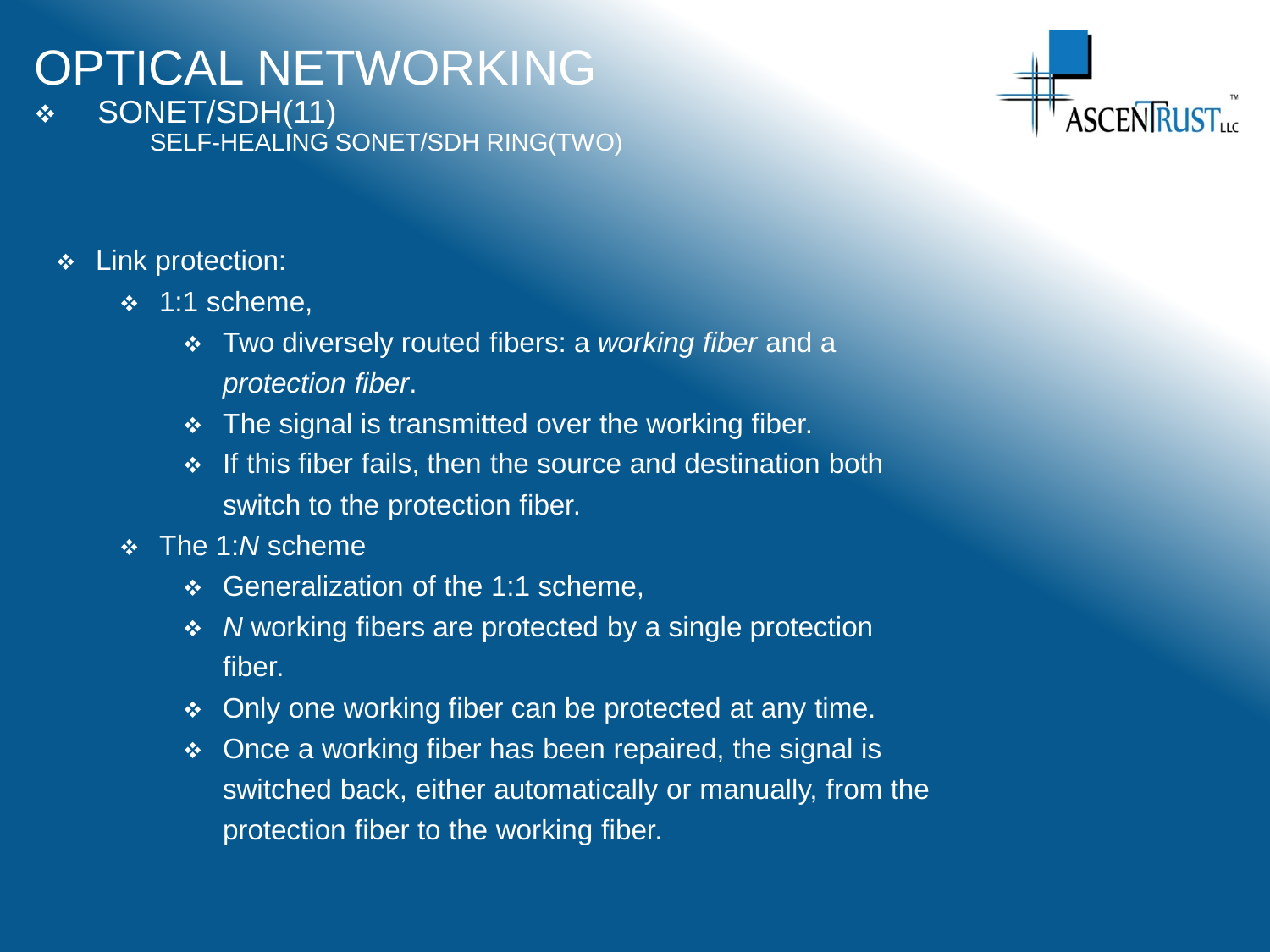### OPTICAL NETWORKING SONET/SDH(12)

**ASCENTR** 

◆ Self-healing SONET/SDH ring architectures are distinguished by

SELF-HEALING SONET/SDH RING(THREE)

- ◆ *Number of fibers*: A SONET/SDH ring can consist of either two or four fibers. the working and protection rings are *route diverse*.
- *Direction of transmission*: A SONET/SDH ring can be *unidirectional* or *bidirectional*.
- *Line or path switching*: Protection on a SONET/SDH ring can be at the level of a *line* or a *path*.
	- *Line* is a link between two SONET/SDH devices and might include regenerators.
	- A *path* is an end-to-end connection between the point where the SPE originates and the point where it terminates.
	- *Line switching* restores all of the traffic that pass through a failed link
	- *Path switching* restores some of the connections that are affected by a link failure.

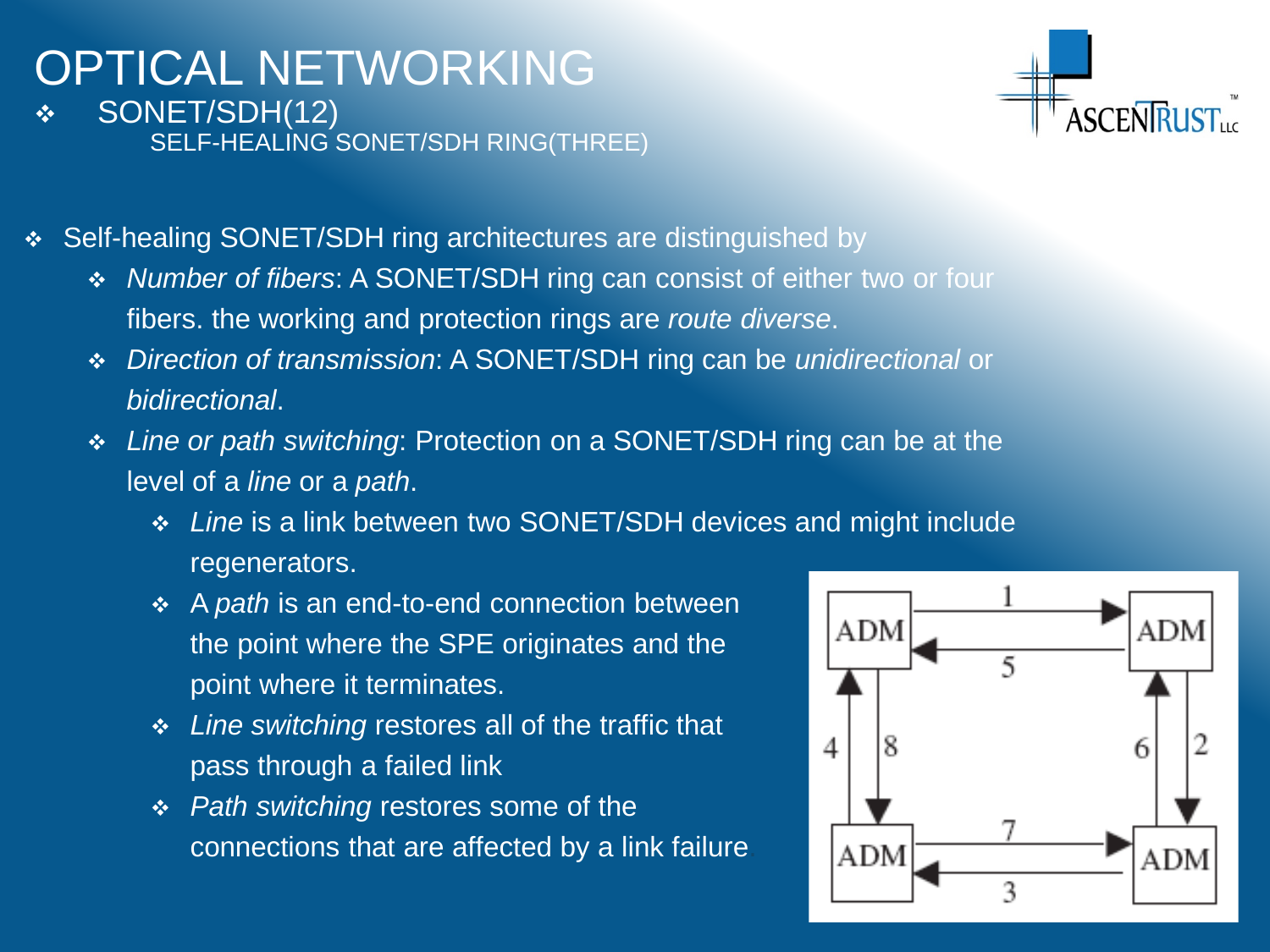### OPTICAL NETWORKING SONET/SDH(13)



**Two-fiber Unidirectional Path Switched Ring (2F-UPSR)**

SELF-HEALING SONET/SDH RING(FOUR)

- Example: The working ring consists of fibers 1, 2, 3, and 4; the protection ring consists of fibers 5, 6, 7, and 8.
- $\cdot$  Unidirectional: A transmits to B over fiber 1 (working), and B transmits to A over fibers
	- 2, 3, and 4 (working).
- ◆ Protection: path level using  $1 + 1$





- Typical transmission speeds are OC-3/STM-1 and OC-12/STM-4.
- Disadvantage: The maximum amount of traffic it can carry is equal to the traffic it can carry over a single fiber.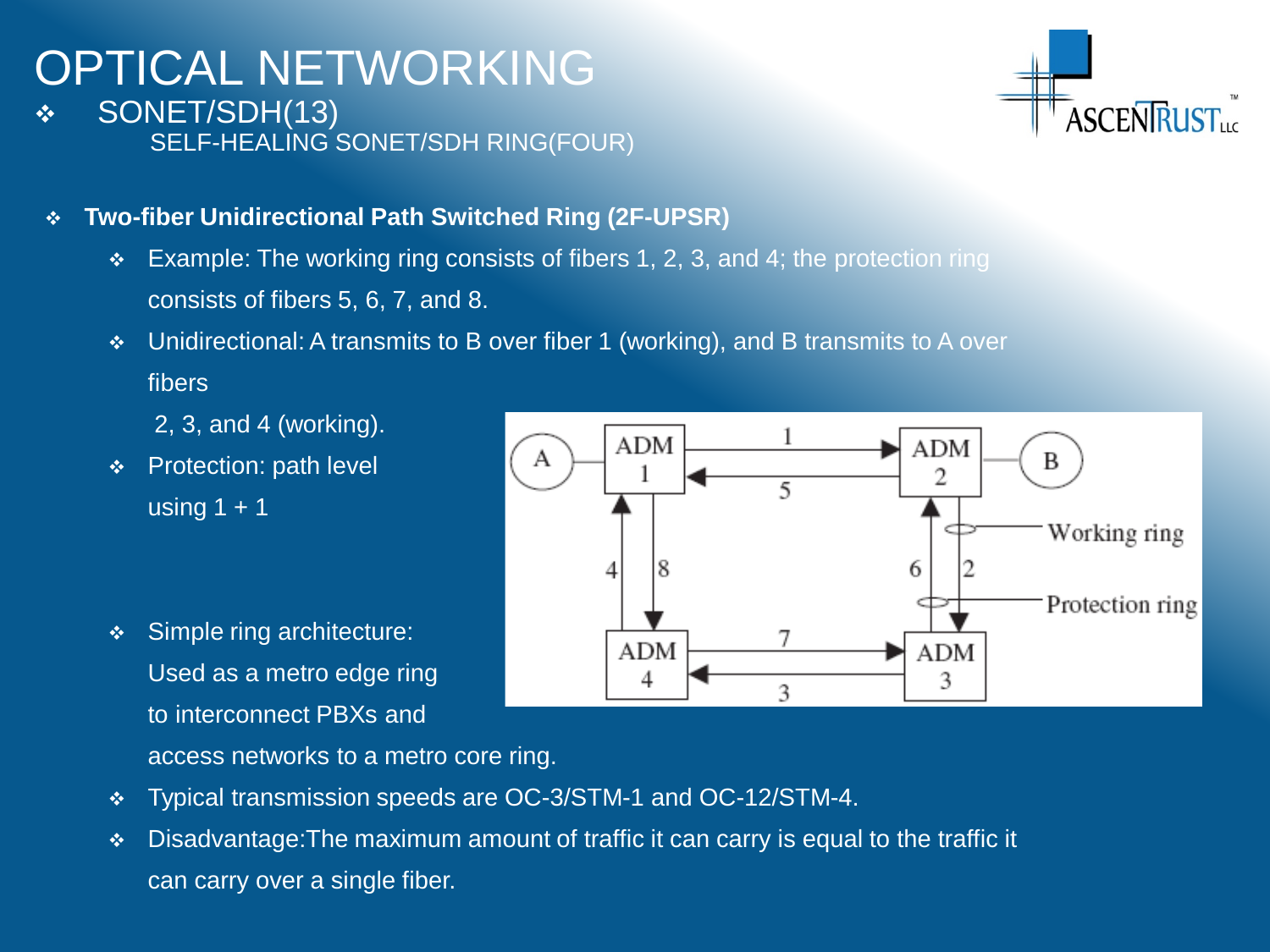#### **Two-fiber Bidirectional Line Switched Ring (2F-BLSR)**

- ◆ Used in metro core rings.
- Example:
	- **EXA Clockwise transmission** (Ring 1): Fibers 1, 2, 3, 4, 5 and 6.
	- ◆ Counter-clockwise transmission (Ring 1): Fibers 7, 8, 9, 10, 11, and 12.
	- $\div$  Rings 1 and 2 carry working and protection traffic.
	- Assume: each fiber is OC-12/STM-4. Then, two OC-3/STM-1s are allocated to working traffic and the other two to protection traffic.
	- Since only two OC-3/STM-1s can be used for working traffic, the maximum capacity that the 2F-BLSR can carry over both Rings 1 and 2 is OC-12/STM-4.
	- The capacity allocated to protection traffic on either Rings 1 and 2 can be used to carry low priority traffic.





# OPTICAL NETWORKING

 SONET/SDH(14) SELF-HEALING SONET/SDH RING(FIVE)